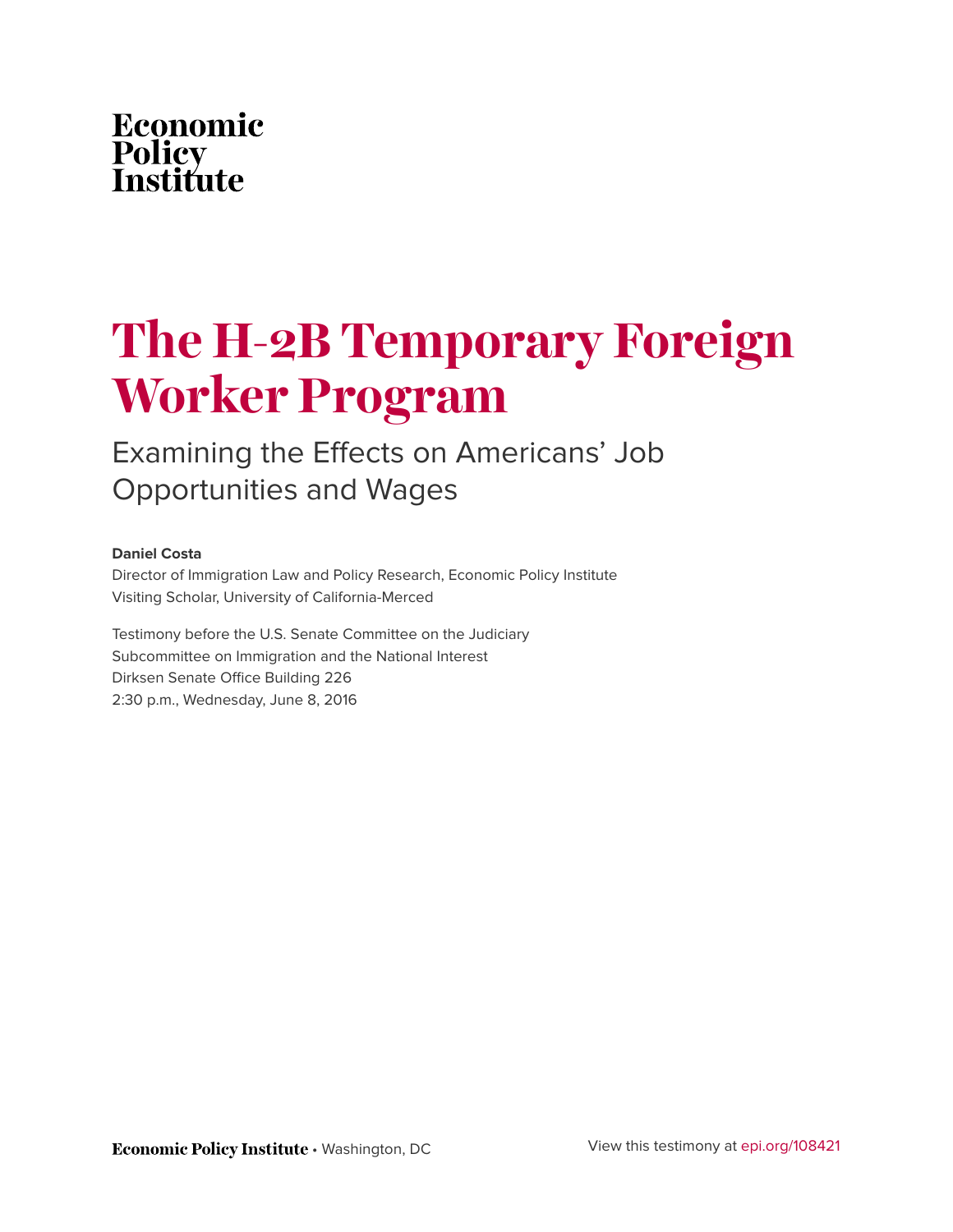# **I. Introduction: U.S. temporary foreign worker programs and the H-2B program**

Thank you to Chairman Sessions, Ranking Member Schumer, and other distinguished members of the Subcommittee for allowing me to testify at this hearing on the H-2B temporary foreign worker program. I work for the Economic Policy Institute, a think tank dedicated to advancing policies that ensure broadly shared prosperity.

I am especially honored to be before the Subcommittee on Immigration because I am myself the son of two immigrants to this country, each of whom came from a different country, and who met each other in the great melting pot that is my home state of California. I and my parents are the direct beneficiaries of the American immigration system—and the three of us can never repay the debt that we owe to the United States, nor can we overstate the gratitude we feel for the opportunities it has presented to us all. But beyond how immigration benefits the individuals who immigrate, the United States has also benefitted greatly from immigration—both economically and culturally—and there is no question in my mind that immigration is good for the United States.

Nevertheless, although many other persons, like my family, have also benefited from having the opportunity to migrate to the United States and persevered to make a decent life for themselves—whether coming through regular or irregular channels—it cannot be said that the American immigration system is functioning properly or ideally, or in a manner that can achieve a more broadly shared prosperity. When it comes to labor migration in particular, the American temporary foreign worker programs are not functioning as they should. We should not be surprised by that fact though. Work programs that tie workers to a single employer and that permit employers to legally underpay their bonded migrant workers are a recipe for disaster. Around the world, I believe there is a growing global consensus among immigrants' rights activists and groups, and workers' rights activists, that temporary foreign worker programs *are in fact* indentured worker programs. In other words, they are "close to slavery."

All labor migration to the United States should be managed in a way that adds value to the labor market—by adding needed skills and education, and to fill labor shortages. The H-2B program fails on all counts. It also fails both American workers and migrant workers.

American workers should have certain rights vis-à-vis the U.S. temporary foreign worker programs. First, they should have the right to have a fair and first shot at job openings in the United States. For skilled occupations, they should be preferred for job openings when they are equally or better qualified; for unskilled or lesser-skilled job openings, they should be preferred if they are minimally qualified. Second, U.S. workers should have the right to be protected from competition with workers who are paid artificially low wages that are the result of corporate exploitation of the immigration system.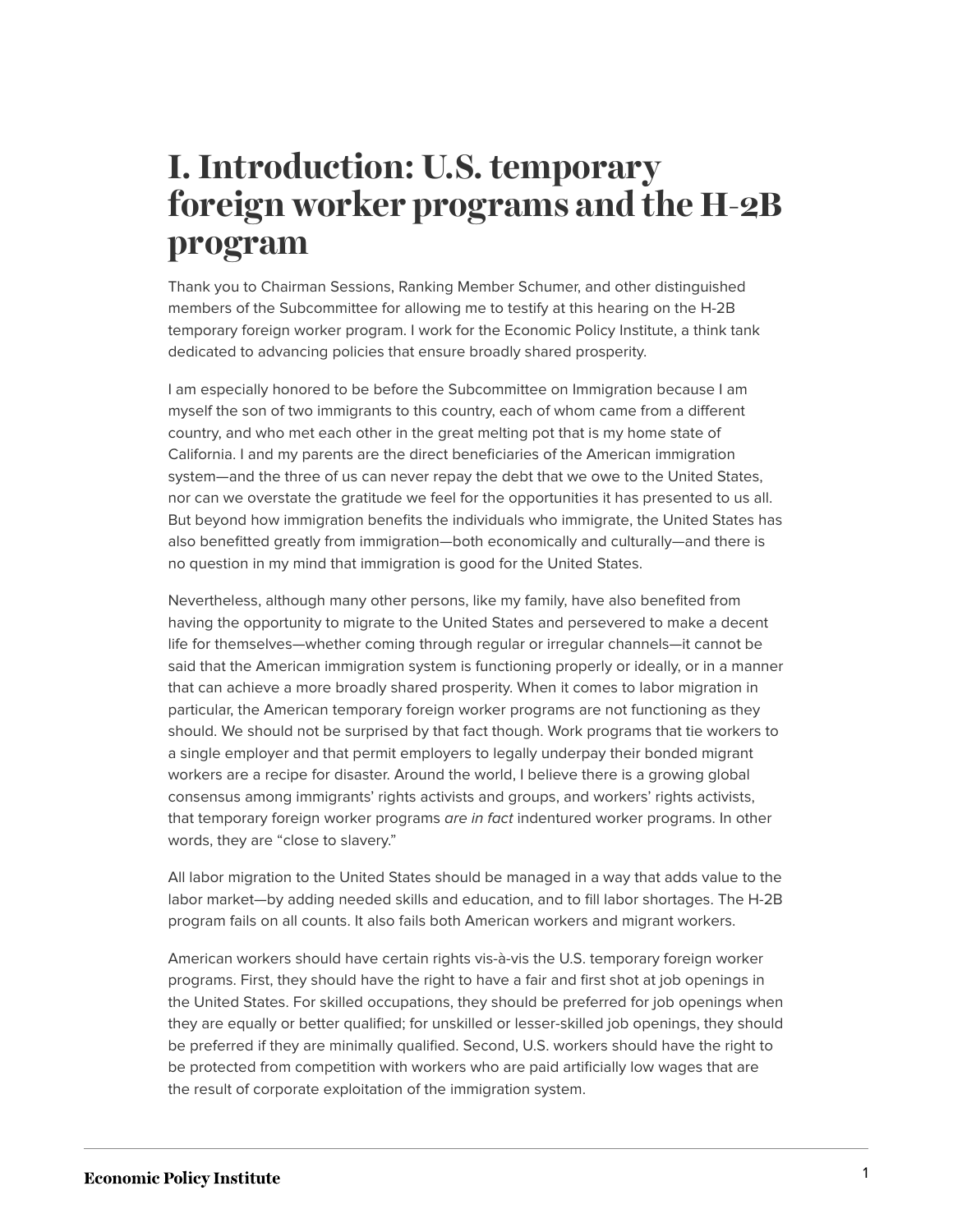In H-2B—and in fact in most other U.S. temporary foreign worker programs like the H-1B—this is far from how program rules operate in practice.

Migrant workers who are recruited to the United States to fill job openings should also have certain rights. They should have the right to be free from paying fees to the recruiters who connect them to jobs in the United States. They should have the right to leave an abusive or law-breaking employer. And they should have the right to be paid no less than the local average wage for the job they fill, according to U.S. wage standards.

The U.S. government and the H-2B program is also failing to provide these basic rights to the H-2B workers in the United States.

This hearing on the H-2B program is timely and of utmost important because in late 2015, the H-2B visa program was effectively doubled through a provision called the "returning worker exemption" introduced during the appropriations process. It is important that the recent expansion of this program not be continued in fiscal year 2017 and beyond—and that Congress allow regulations providing rights and higher wages to both H-2B guestworkers and U.S. workers to be fully implemented. At present, the 2015 appropriations provisions which became part of the 2016 omnibus appropriations bill prevent the Labor Department from enforcing the law against bad-actor employers and allow H-2B employers to vastly underpay their guestworkers. H-2B employers and their lobbyists hope to avoid an up or down, on-the-record vote in Congress on the H-2B program, which is why they are trying to expand an exploitative temporary foreign worker program by hijacking the appropriations process once again, as they did last year. *Politico* reported last month how this corporate lobbying onslaught is already well underway. <sup>[1](#page-28-0)</sup>

<span id="page-2-0"></span>My testimony will focus on how the H-2B program works and how it is used, the occupations that most H-2B workers are employed in, the wages and working conditions of H-2B workers and how that impacts American workers, and the impact of H-2B regulations on employer recruitment efforts to hire Americans, DOL enforcement, and H-2B wage rates.

## **II. Basic facts about the H-2B program**

The H-2B visa program is a temporary foreign worker program—also known as a guestworker program—that authorizes the employment of foreign workers by a U.S. employer, for a temporary period, with nonimmigrant visas. Nonimmigrant visas are temporary—that is, the visa-holder must depart the United States by a date certain. And it is important to distinguish them from "green cards," in other words, immigrant visas that grant permanent residence (and eventually citizenship, at the option of the beneficiary, if certain steps are completed). That fact is important, because as with most other guestworker programs, the employer of the H-2B worker owns and controls the visa. In practice that means that if an H-2B worker is fired, he or she becomes instantly deportable.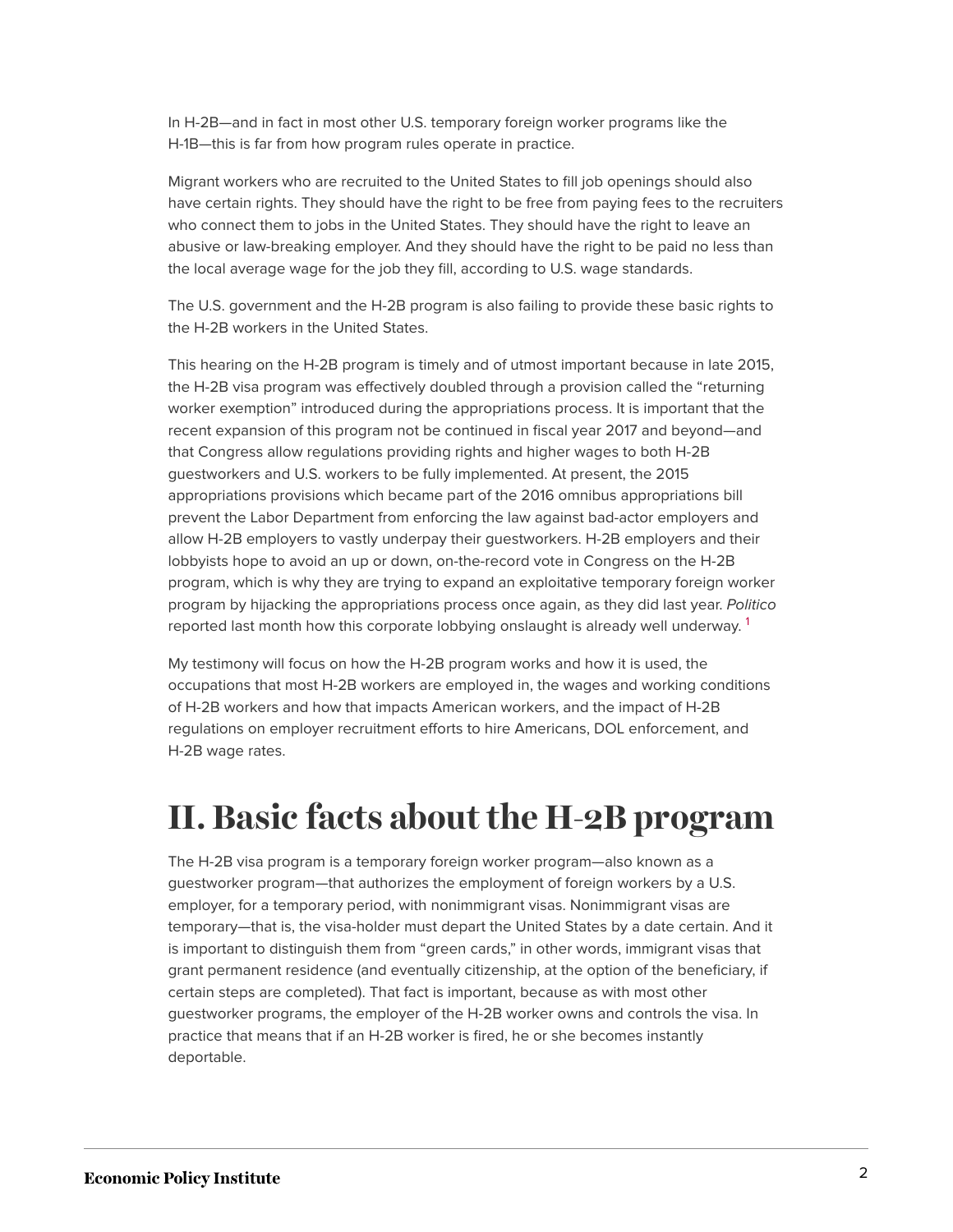#### Table 1 **Top 15 H-2B occupations (by number of labor certifications), FY 2014**

| Rank             | <b>SOC</b><br>code                   | Occupation                                             | <b>Certifications for H-2B</b><br>workers |
|------------------|--------------------------------------|--------------------------------------------------------|-------------------------------------------|
| 1                | 37-3011                              | Landscaping and groundskeeping workers                 | 34,159                                    |
| 2                | 45-4011                              | Forest and conservation workers                        | 6,753                                     |
| 3                | 39-3091                              | Amusement and recreation attendants                    | 5,447                                     |
| 4                | 37-2012                              | Maids and housekeeping cleaners                        | 5,014                                     |
| 5                | 51-3022                              | Meat, poultry, and fish cutters and trimmers           | 2,921                                     |
| 6                | 47-2061                              | <b>Construction laborers</b>                           | 2,407                                     |
| 7                | 27-2022                              | Coaches and scouts                                     | 1,693                                     |
| 8                | 35-3031                              | Waiters and waitresses                                 | 1,649                                     |
| 9                | 39-2021<br>Nonfarm animal caretakers |                                                        | 1,409                                     |
| 10 <sup>10</sup> | 45-3011                              | Fishers and related fishing workers                    | 1,227                                     |
| 11               | 51-9198                              | Helpers-production workers                             | 1,221                                     |
| 12               | 35-2014                              | Cooks, restaurant                                      | 1,120                                     |
| 13               | 53-7064                              | Packers and packagers, hand                            | 1,026                                     |
| 14               | 35-2021                              | Food preparation workers                               | 992                                       |
| 15               | 35-9011                              | Dining room and cafeteria attendants and<br>bartenders | 940                                       |
|                  |                                      | Total labor certifications in top 15                   | 67,978                                    |

**Note:** SOC stands for Standard Occupational Classification system used by federal agencies to classify workers into occupational categories.

**Source:** H-2B disclosure data from the Office of Foreign Labor Certification's Performance Data

**Economic Policy Institute** 

#### **H-2B occupations**

<span id="page-3-1"></span><span id="page-3-0"></span>Landscapers/groundskeepers account for about 40 percent of all H-2B jobs. The secondlargest occupation is forestry workers, at about 8 percent. $^2$  $^2$  In fiscal 2014, the top two occupations accounted for nearly half of all H-2B jobs.<sup>[3](#page-28-2)</sup> The other top occupations include amusement and recreation attendants (working at traveling carnivals), maids and housekeepers, meat and fish processors, construction laborers, and restaurant workers such as cooks and waitstaff. **Table 1** shows the top 15 H-2B occupations in fiscal 2014.

#### **Duration of stay**

Migrant workers who are issued an H-2B visa can be employed for up to nine months, but their employment period may be extended for up to three years, or their visa may be initially certified for up to three years if it is considered a "one-time occurrence."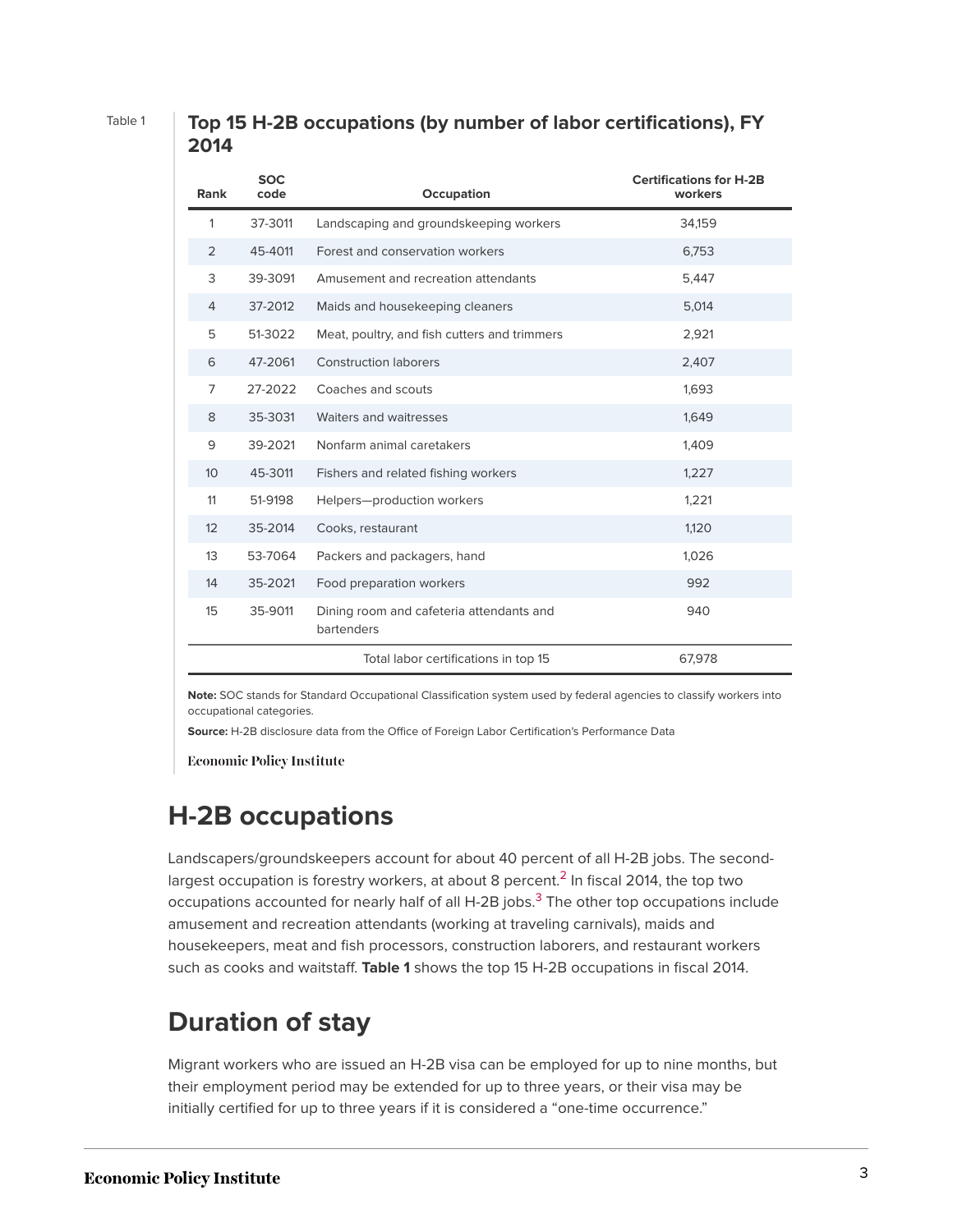### **Annual flow and stock of H-2B workers**

<span id="page-4-0"></span>Congress has set an annual limit of 66,000 H-2B visas per year, but there are a few occupations that are explicitly exempt from this limit. In fiscal 2015, the State Department issued nearly 70,000 H-2B visas. $4$  However, the "returning worker exemption," which has been in effect since December 2015, is likely to result in a much higher number of H-2B visas being issued in fiscal 2016 than the annual cap of 66,000 (for more about the returning worker exemption, see the next section).

<span id="page-4-1"></span>In terms of how many H-2B workers are in the country at any given time, the Department of Labor (DOL) estimates the number stands at approximately 115,500, because some H-2B workers remain beyond one year.<sup>[5](#page-28-4)</sup>

### **Impact of the returning worker exemption**

As a result of congressional appropriations riders, what's known as the returning worker exemption was passed into law in late 2015. It increases the number of H-2B visas that may be issued in fiscal 2016. Under the returning worker exemption, any person who was employed as an H-2B worker during the past three fiscal years may return as an H-2B worker in fiscal 2016 without being counted against the annual cap of 66,000.

<span id="page-4-2"></span>The exemption could lead to a large increase in the number of H-2B workers in the United States; technically, the size of the H-2B program could as much as quadruple. However, previous years in which the returning worker exemption was in effect suggest a doubling or tripling is more likely. In fiscal 2007 (the last year the returning worker exemption was in place), for example, nearly 130,000 H-2B visas were issued.<sup>[6](#page-28-5)</sup> Lobbying from employer groups to extend the returning worker exemption for fiscal 2017, or to make it permanent, has already begun.<sup>[7](#page-28-6)</sup>

## <span id="page-4-3"></span>**III. The purpose of the H-2B program: For labor shortages or cheap, temporary labor?**

The H-2B program was created in order to allow U.S. employers to hire temporary foreign workers when American or otherwise authorized U.S. workers are unavailable. The language creating the H-2B statute makes this clear. H-2B workers must be "coming temporarily to the United States to perform other temporary service or labor *if unemployed persons capable of performing such service or labor cannot be found in this country*" [8](#page-28-7) [emphasis added].

<span id="page-4-4"></span>The plain language of the H-2B statute clearly states that H-2B workers cannot be hired unless 1) unemployed persons 2) who are capable of performing the job in question 3) cannot be found in the United States. In other words, the program is intended to help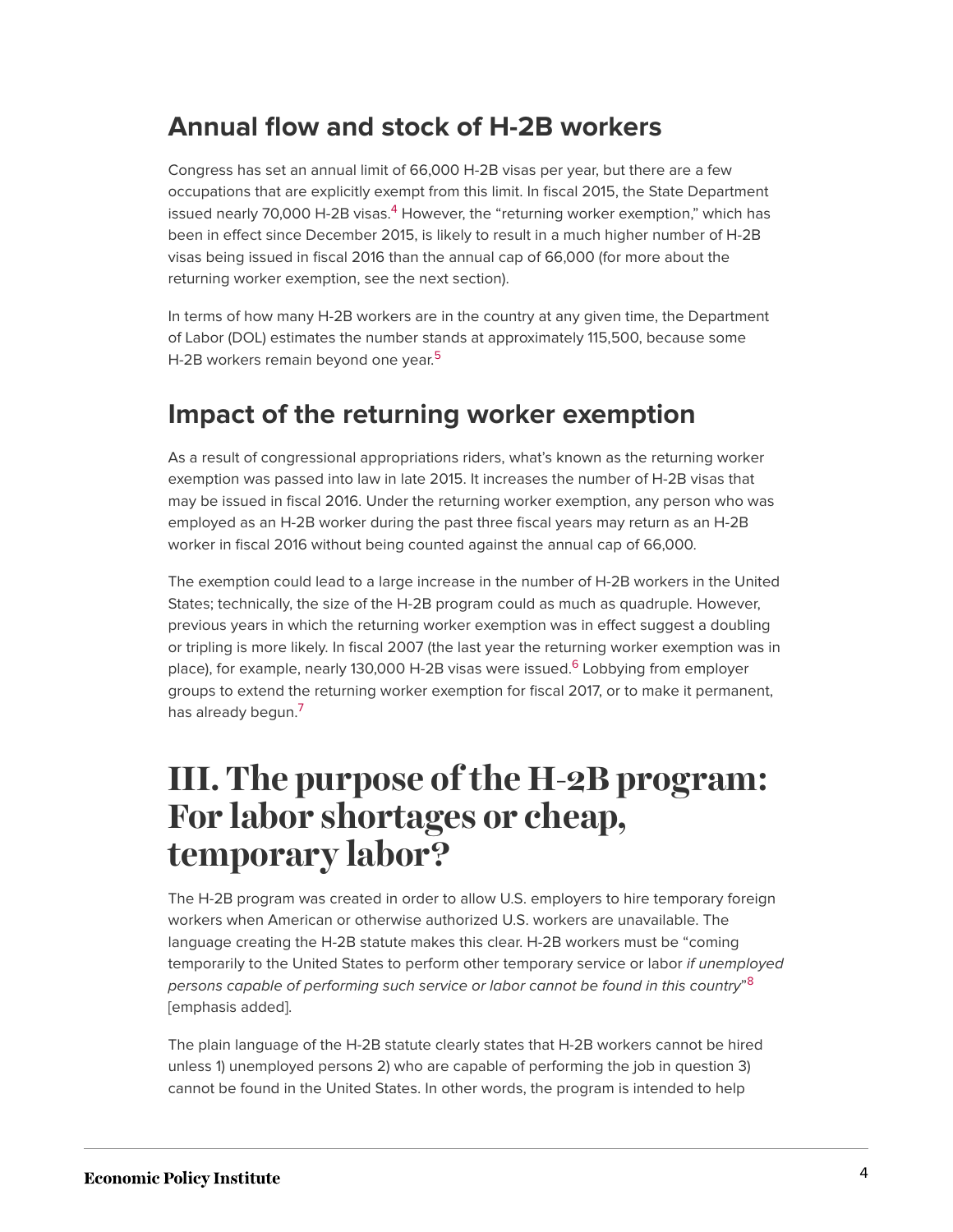employers who are experiencing a labor shortage—i.e., when employers cannot find workers to hire for lesser-skilled jobs.

#### **Labor shortage claims**

<span id="page-5-0"></span>Groups like the Essential Worker Immigration Coalition—a lobbying group representing the interests of employers—claims that it is "concerned with the shortage of both semiskilled and unskilled ('essential worker') labor" and thus "supports policies that facilitate the employment of essential workers by U.S. companies that are unable to find American workers."<sup>[9](#page-28-8)</sup> Representatives of other influential corporate lobbying groups, including the U.S. Chamber of Commerce and ImmigrationWorks USA, have made similar claims. As a result, these groups lobby Congress to expand the number of H-2B workers, and to create new similar temporary foreign worker programs to fill low-wage jobs.

Despite such claims from industry groups—other than employer anecdotes—no credible data or labor market metrics have been presented by non-employer-affiliated groups or organizations—let alone by disinterested academics—proving the existence of labor shortages in H-2B occupations that could justify a large expansion of the H-2B program.

### **Assessing labor shortages claims in H-2B occupations**

A detailed explanation of how to conduct a labor shortage analysis is beyond the scope of this testimony. A substantial body of literature already exists on the subject, and in fact, this testimony will not conduct a detailed shortage analysis or make a determination about the existence of shortages in H-2B occupations. Exact methodologies for determining labor shortages may vary, and a discussion about their relative efficacy is also beyond the scope of this testimony. Nevertheless, there are basic definitions that many labor market economists can agree on.

#### **How to define and determine a labor shortage**

<span id="page-5-2"></span><span id="page-5-1"></span>A good example of how to determine a labor shortage is the simple definition offered by economists Philip Martin from the University of California, Davis, and Martin Ruhs from Oxford University, who have summarized the three essential elements required to establish a shortage.<sup>[10](#page-28-9)</sup> Martin and Ruhs assert that industries and occupations reporting labor shortages should have (1) rising real wages relative to other occupations, (2) fasterthan-average employment growth, and (3) relatively low and declining unemployment rates.<sup>[11](#page-28-10)</sup> The following sections will review the available evidence on wages, employment growth, and unemployment rates in the top 15 H-2B occupations.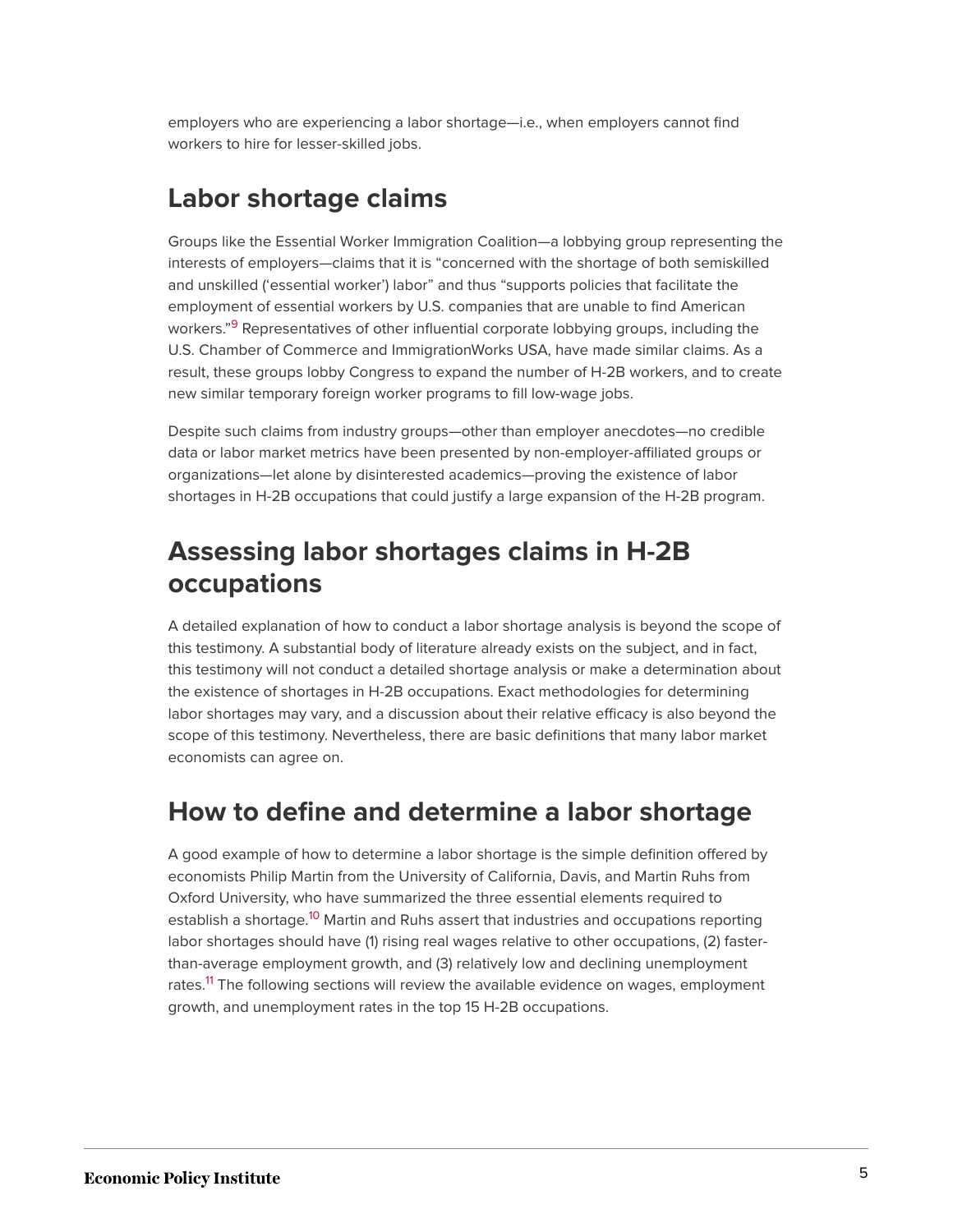### **Wages in the top 15 H-2B occupations**

**Table 2** shows the change in hourly wages for all workers in the United States and workers in the top 15 H-2B occupations from 2004 to 2014, adjusted to 2014 dollars. As the table shows, there was no significant wage growth for workers; wages were stagnant (growing less than 1 percent annually) or declined for workers in all of the top 15 H-2B occupations between 2004 and 2014.

For all workers in the United States in all occupations, wages rose by just \$0.40 in real terms (adjusted to 2014 dollars), just 1.8 percent over the decade. For workers in 10 of the top 15 H-2B occupations, wages declined, between \$0.13 and \$0.93 in 2014 dollars. The five occupations that saw slight hourly wage increases were Forest and Conservation Workers (by \$0.04, or 0.3 percent), Maids and Housekeeping Cleaners (\$0.02, 0.2 percent), Waiters and Waitresses (\$0.80, 8.3 percent), Fishers and Related Fishing Workers (\$0.82, 4.7 percent), and Dining Room and Cafeteria Attendants and Bartender Helpers, (\$0.54, 5.8 percent). While workers in these occupations experienced real wage growth between 2004 and 2014, it was insignificant; wages in each of the five occupations grew by much less than 1 percent per year. Nationwide, workers in the other 10 top H-2B occupations were actually worse off in 2014 than they were 10 years earlier.

### **Employment change in the top 15 H-2B occupations**

**Table 3** shows the change in employment from 2004 to 2014 for all occupations in the United States, and for all workers in the United States who were employed in the occupations making up the top 15 H-2B occupations in FY 2014.

From 2004 to 2014, employment in all occupations grew 5.5 percent, averaging 0.5 percent per year. Over the same period, the top 15 H-2B occupations had widely varying rates of employment growth. Six experienced employment declines; seven experienced growth that was positive and above the 5.5 percent growth rate for all occupations; and two experienced growth that was lower than the percentage change for all occupations.

Amusement and Recreation Attendants, Coaches and Scouts, Waiters and Waitresses, Nonfarm Animal Caretakers, and Cooks, Restaurant, all grew by more than 10 percent from 2004 to 2014. Three occupations experienced employment growth far exceeding the overall growth of 5.5 percent for all occupations from 2004 to 2014: Nonfarm Animal Caretakers (99.5 percent), Coaches and Scouts (72.3 percent), and Cooks, Restaurant (44.3 percent). The three occupations with employment declines from 2004 to 2014 were Fishers and Related Fishing Workers (-57.4 percent); Forest and Conservation Workers (-24.8 percent), and Packers and Packagers, Hand (-20.5 percent). The top H-2B occupation in FY 2014, Landscaping and Groundskeeping Workers, grew by only 1.0 percent from 2004 to 2014 (an average of 0.1 percent per year).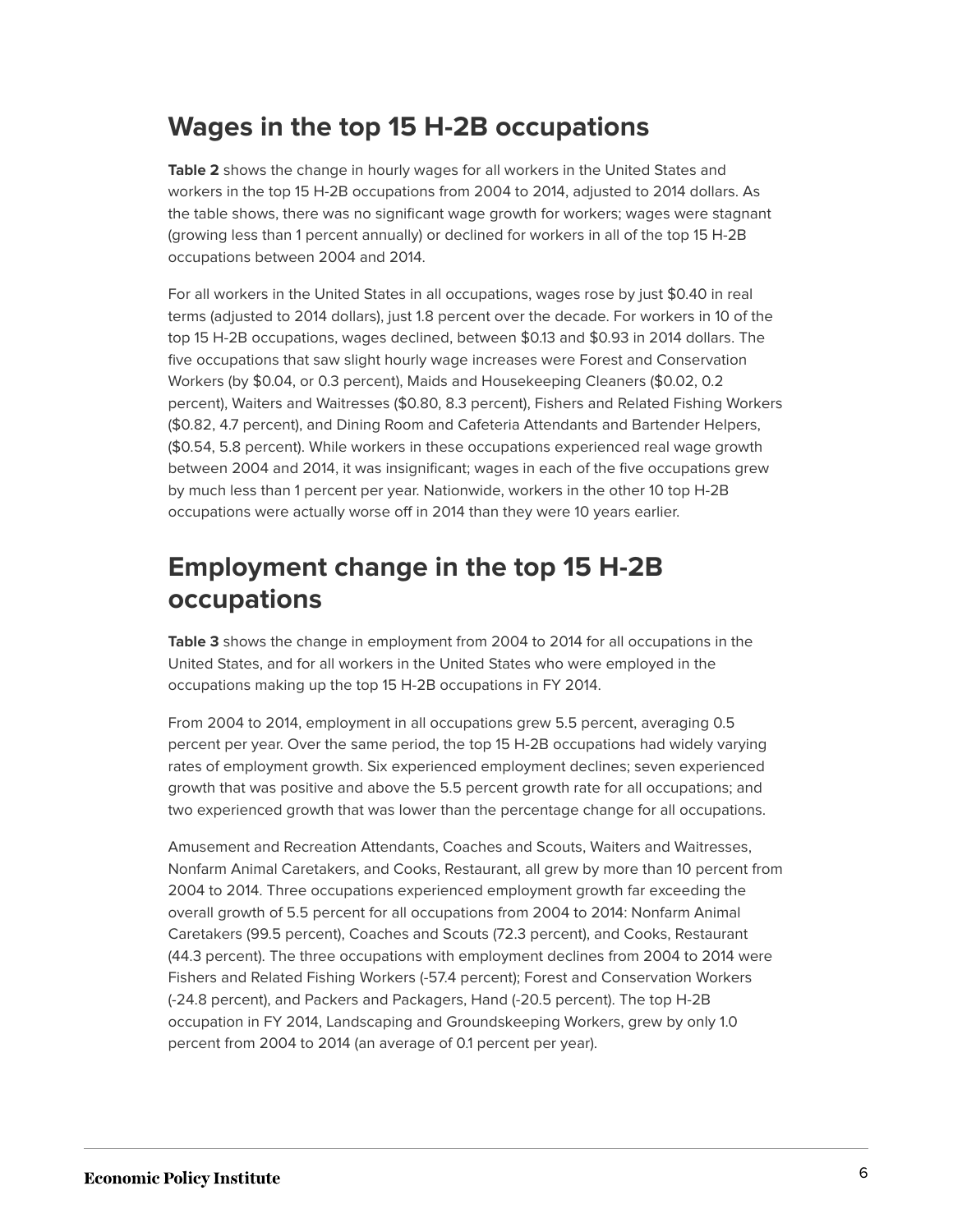#### Table 2 **Change in average hourly wages of workers in all U.S. occupations and in top 15 H-2B occupations, 2004–2014**

|  | $H-2B$<br>rank<br>FY2014* | <b>SOC</b><br>code | Occupation                                                       | <b>Number</b><br>of H-2B<br>workers<br>certified.<br><b>FY14</b> | 2004    | 2014    | 2004-2014<br>real change<br>in 2014 dollars | 2004-2014<br>percentage<br>change |
|--|---------------------------|--------------------|------------------------------------------------------------------|------------------------------------------------------------------|---------|---------|---------------------------------------------|-----------------------------------|
|  |                           | All                | All                                                              |                                                                  | \$22.31 | \$22.71 | \$0.40                                      | 1.8%                              |
|  | $\mathbf{1}$              | 37-3011            | Landscaping<br>and groundskeeping workers                        | 34,159                                                           | \$13.31 | \$12.85 | $-$0.46$                                    | $-3.4%$                           |
|  | $\overline{2}$            | 45-4011            | Forest and conservation<br>workers                               | 6,753                                                            | \$14.21 | \$14.25 | \$0.04                                      | 0.3%                              |
|  | 3                         | 39-3091            | Amusement and recreation<br>attendants                           | 5.447                                                            | \$10.03 | \$9.90  | $-$0.13$                                    | $-1.3%$                           |
|  | $\overline{4}$            | 37-2012            | Maids and housekeeping<br>cleaners                               | 5,014                                                            | \$10.80 | \$10.82 | \$0.02                                      | 0.2%                              |
|  | 5                         | 51-3022            | Meat, poultry, and fish cutters<br>and trimmers                  | 2,921                                                            | \$12.03 | \$11.63 | $-$0.40$                                    | $-3.3%$                           |
|  | 6                         | 47-2061            | <b>Construction laborers</b>                                     | 2,407                                                            | \$17.37 | \$17.19 | $-$0.18$                                    | $-1.0%$                           |
|  | $\overline{7}$            | 27-2022            | Coaches and scouts**                                             | 1,693                                                            | \$19.75 | \$18.82 | $-$0.93$                                    | $-4.7%$                           |
|  | 8                         | 35-3031            | Waiters and waitresses                                           | 1.649                                                            | \$9.60  | \$10.40 | \$0.80                                      | 8.3%                              |
|  | 9                         | 39-2021            | Nonfarm animal caretakers                                        | 1,409                                                            | \$11.58 | \$11.04 | $-$0.54$                                    | $-4.7%$                           |
|  | 10                        | 45-3011            | Fishers and related fishing<br>workers                           | 1,227                                                            | \$17.60 | \$18.42 | \$0.82                                      | 4.7%                              |
|  | 11                        | 51-9198            | Helpers-production workers                                       | 1,221                                                            | \$12.97 | \$12.31 | $-$0.66$                                    | $-5.1%$                           |
|  | 12                        | 35-2014            | Cooks, restaurant                                                | 1,120                                                            | \$12.19 | \$11.40 | $-$0.79$                                    | $-6.5%$                           |
|  | 13                        | 53-7064            | Packers and packagers, hand                                      | 1.026                                                            | \$11.24 | \$11.08 | $-$0.16$                                    | $-1.4%$                           |
|  | 14                        | 35-2021            | Food preparation workers                                         | 992                                                              | \$10.61 | \$10.26 | $-$0.35$                                    | $-3.3%$                           |
|  | 15                        | 35-9011            | Dining room and cafeteria<br>attendants<br>and bartender helpers | 940                                                              | \$9.32  | \$9.86  | \$0.54                                      | 5.8%                              |

\* Number of labor certifications, from Table 1

\*\* Hourly wage rate was unavailable for this occupation, so an hourly wage rate was estimated by dividing the average annual salary by 2080 hours (52 weeks times 40 hours).

**Note:** All values are adjusted to 2014 dollars.

**Source:** EPI analysis of the Bureau of Labor Statistics' Occupational Employment Statistics and (for top 15 H-2B occupations) of H-2B disclosure data from the Office of Foreign Labor Certification's Performance Data

**Economic Policy Institute** 

### **Unemployment rates in the top 15 H-2B occupations**

Unemployment rates in H-2B occupations are calculated from Current Population Survey basic monthly microdata, which are jointly maintained by the U.S. Census and the Bureau of Labor Statistics. These data are not classified by SOC code, but instead use Census codes. However, the H-2B occupations with the 15 largest numbers of certifications in fiscal 2014 match up reasonably well with the same or similar occupations found in the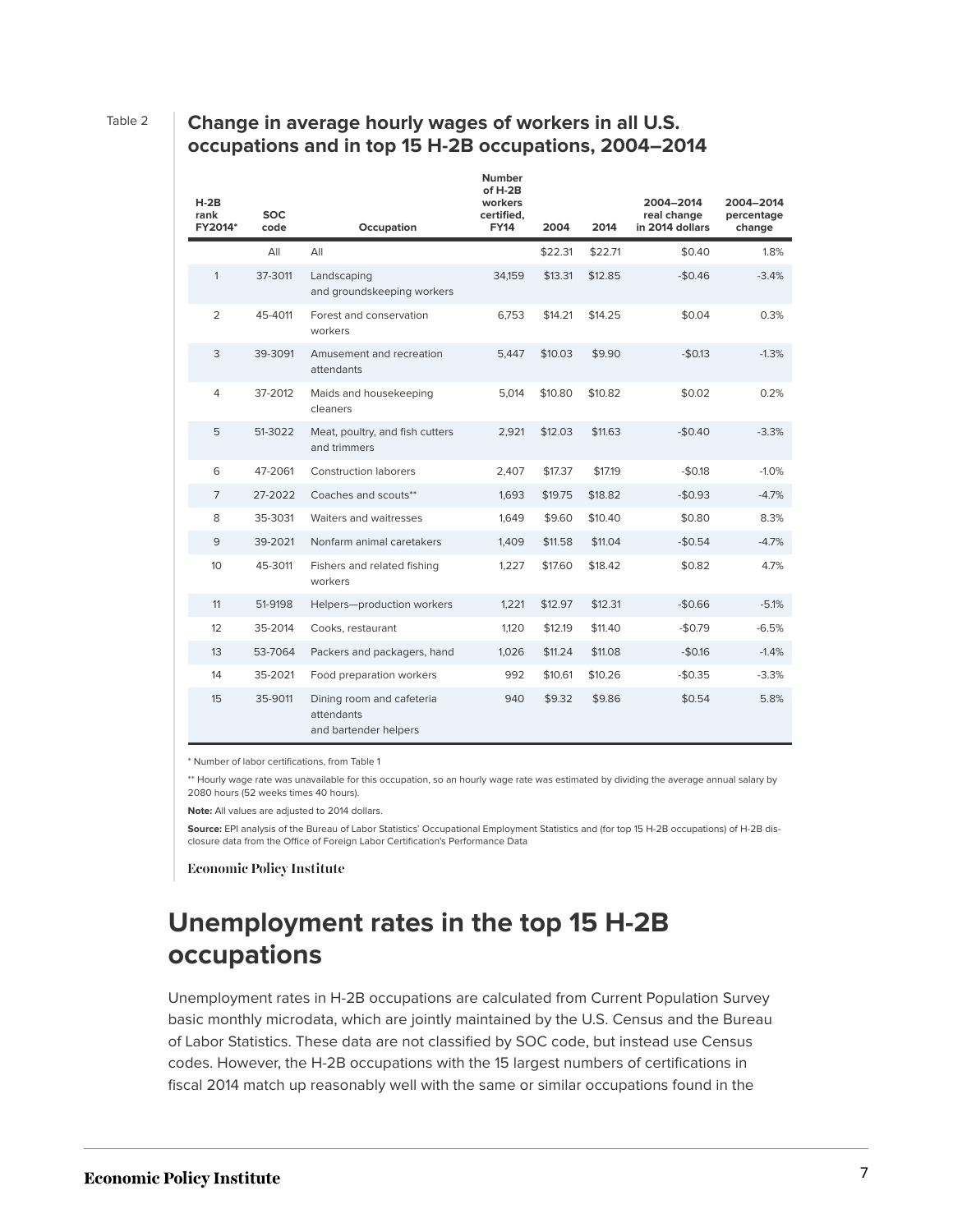#### Table 3 **Change in employment in all U.S. occupations and top 15 H-2B occupations, 2004–2014**

| <b>H-2B</b><br>rank<br>FY2014* | <b>SOC</b><br>code<br>Occupation |                                                              | Change     | Percent<br>change | <b>Annualized</b><br>average<br>percent<br>change |
|--------------------------------|----------------------------------|--------------------------------------------------------------|------------|-------------------|---------------------------------------------------|
|                                | <b>ALL</b>                       | <b>ALL</b>                                                   | 7,000,900  | 5.5%              | 0.5%                                              |
| 1                              | 37-3011                          | Landscaping and groundskeeping<br>workers                    | 8,570      | 1.0%              | 0.1%                                              |
| 2                              | 45-4011                          | Forest and conservation workers                              | $-2.270$   | $-24.8%$          | $-2.8%$                                           |
| 3                              | 39-3091                          | Amusement and recreation<br>attendants                       | 33,120     | 13.7%             | 1.3%                                              |
| 4                              | 37-2012                          | Maids and housekeeping cleaners                              | 49,390     | 5.6%              | 0.5%                                              |
| 5                              | 51-3022                          | Meat, poultry, and fish cutters and<br>trimmers              | 12,940     | 9.4%              | 0.9%                                              |
| 6                              | 47-2061                          | <b>Construction laborers</b>                                 | $-1.970$   | $-0.2%$           | 0.0%                                              |
| 7                              | 27-2022                          | Coaches and scouts                                           | 88,830     | 72.3%             | 5.6%                                              |
| 8                              | 35-3031                          | Waiters and waitresses                                       | 225,380    | 10.2%             | 1.0%                                              |
| 9                              | 39-2021                          | Nonfarm animal caretakers                                    | 80,710     | 99.5%             | 7.2%                                              |
| 10                             | 45-3011                          | Fishers and related fishing workers                          | -540       | $-57.4%$          | $-8.2%$                                           |
| 11                             | 51-9198                          | Helpers-production workers                                   | $-59,910$  | $-12.5%$          | $-1.3%$                                           |
| 12                             | 35-2014                          | Cooks, restaurant                                            | 339,120    | 44.3%             | 3.7%                                              |
| 13                             | 53-7064                          | Packers and packagers, hand                                  | $-179,090$ | $-20.5%$          | $-2.3%$                                           |
| 14                             | 35-2021                          | Food preparation workers                                     | $-13,480$  | $-1.6%$           | $-0.2%$                                           |
| 15                             | 35-9011                          | Dining room and cafeteria<br>attendants and bartender helper | 19,480     | 5.0%              | 0.5%                                              |

\* Number of labor certifications, from Table 1

**Source:** EPI analysis of the Bureau of Labor Statistics' Occupational Employment Statistics and (for top 15 H-2B occupations) of H-2B disclosure data from the Office of Foreign Labor Certification's Performance Data

#### **Economic Policy Institute**

CPS data using the government's crosswalks between the occupations, even though the occupational titles may differ slightly in some cases.

**Figure A** shows the average unemployment rates in each of the occupations listed, for 2004–2005, 2006–2007, and 2013–2014. Two years of data were pooled together to increase sample sizes. The first two periods listed were chosen because they exclude the years of the recession that began in 2008 and its aftermath, and 2013–2014 was chosen because those years represented the most recent data available.

Figure A shows that the unemployment rate rose in all but one of the top 15 H-2B occupations between 2004 and 2014. The average unemployment rate of Helpers-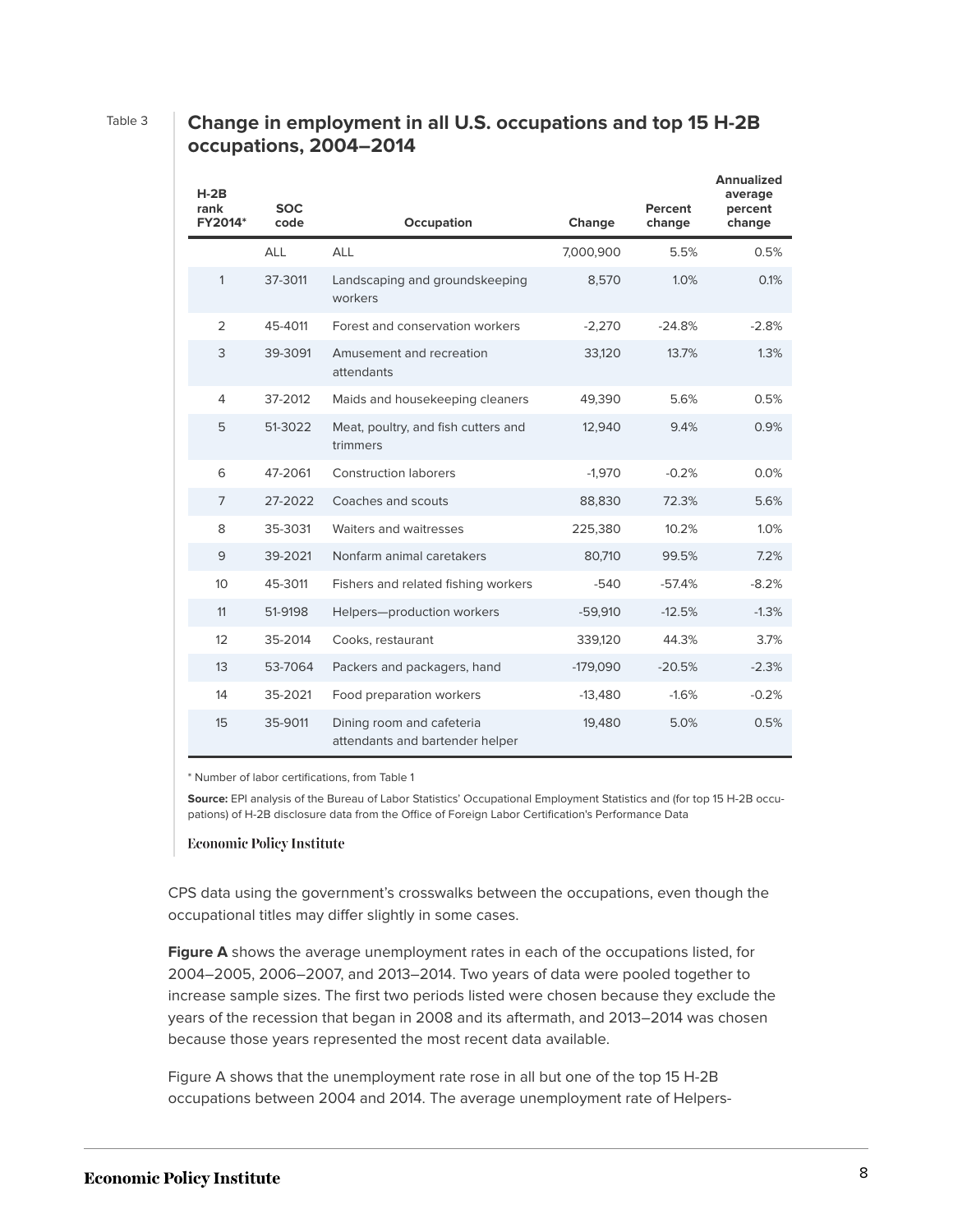#### Figure A **Unemployment rates in FY 2014 top 15 H-2B occupations, 2004–2014**



**Note:** The occupational titles differ in some cases with those in Tables 1-11 because this figure uses Current Population Survey data to calculate occupational unemployment rates.

**Source:** EPI analysis of Current Population Survey basic monthly microdata (data reflect two-year pooled samples)

#### **Economic Policy Institute**

Production Workers was 10.8 percent during 2004–2005 and ended up at 10.3 percent during 2013–2014. Although the unemployment rate in this occupation has declined since 2004, it has declined by only one-half of a percent, and remained very high in 2014.

The average annual unemployment rate for all workers in the United States in 2014 was 6.2 percent. During 2013–2014, none of the 15 H-2B occupations was at or below the overall U.S. unemployment rate for 2014. Three occupations—Nonfarm Animal Caretakers; Athletes, Coaches, Umpires, and Related Workers; and Butchers and Other Meat, Poultry,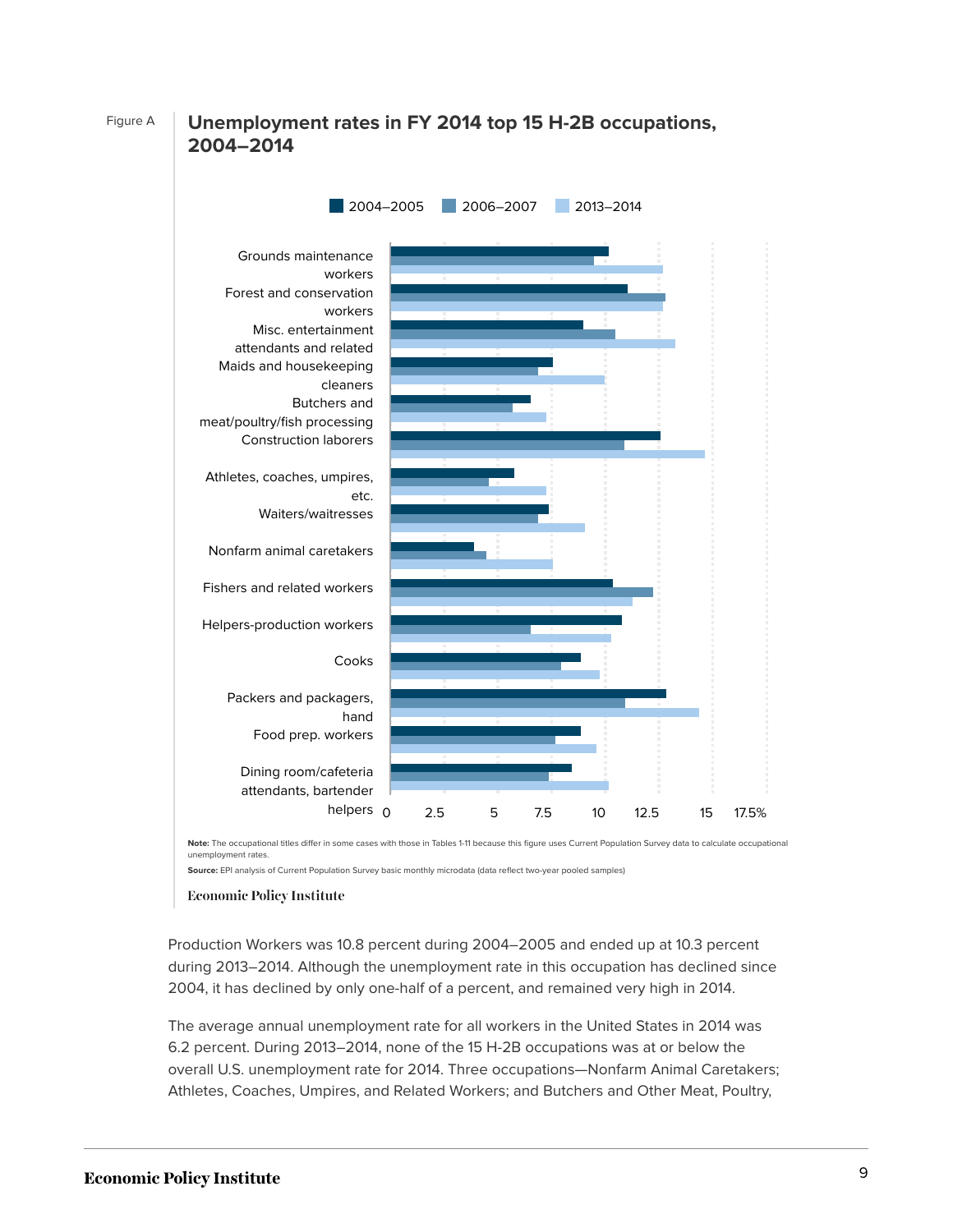and Fish Processing Workers, had an unemployment rate that was roughly about one percentage point higher than the national unemployment rate, while the other 12 occupations had much higher unemployment rates. Nine of the occupations had unemployment rates 10 percent or higher in 2013–2014, with the highest being Construction Laborers at 14.7 percent. Grounds Maintenance Workers, which corresponds to Landscaping and Groundskeeping Workers (SOC code 37-3011), the top H-2B occupation by far, had an average unemployment rate of 12.7 percent during 2013–2014, more than double the national unemployment rate.

### **Assessing the evidence in the top 15 H-2B occupations**

The following is an assessment of the evidence presented on wages, employment, and unemployment rates in H-2B occupations, using the the definition offered by Martin and Ruhs on how to determine a labor shortage.

#### **(1) Are real wages in top 15 H-2B occupations rising relative to other occupations?**

**Real wages are rising in only three of the top 15 H-2B occupations, and this rise is not significant.** According to OES data, wages across all occupations stagnated in the United States between 2004 and 2014, rising only \$0.40 in real terms (2014 dollars), 1.8 percent for all occupations. And as Table 2 shows, the story was mostly similar or worse in the top 15 H-2B occupations, where wages declined in real terms in 10 of the top 15 occupations. While wages increased in real terms in five of the top 15 occupations, the increases were insignificant: less than \$1 in all cases, and less than a nickel in two of the occupations. In three occupations (Waiters and Waitresses, Fishers and Related Fishing Workers, and Dining Room and Cafeteria Attendants and Bartender Helpers) wages did rise faster than they did for all occupations, but rose at far less than even 1 percent per year.

#### **(2) Is there faster-than-average employment growth in top 15 H-2B occupations?**

#### **There is faster-than-average employment growth in less than half of the**

**occupations.** As Table 3 shows, from 2004 to 2014, seven of the top 15 occupations experienced employment growth that exceeded the 5.5 percent increase for all occupations, six experienced declines, and two experienced growth lower than the rate for all occupations. Three occupations experienced employment growth far exceeding the overall growth of 5.5 percent for all occupations from 2004 to 2014: Nonfarm Animal Caretakers (99.5 percent), Coaches and Scouts (72.3 percent), and Cooks, Restaurant (44.3 percent); however, wages in these three fastest-growing occupations declined over the same 10-year period.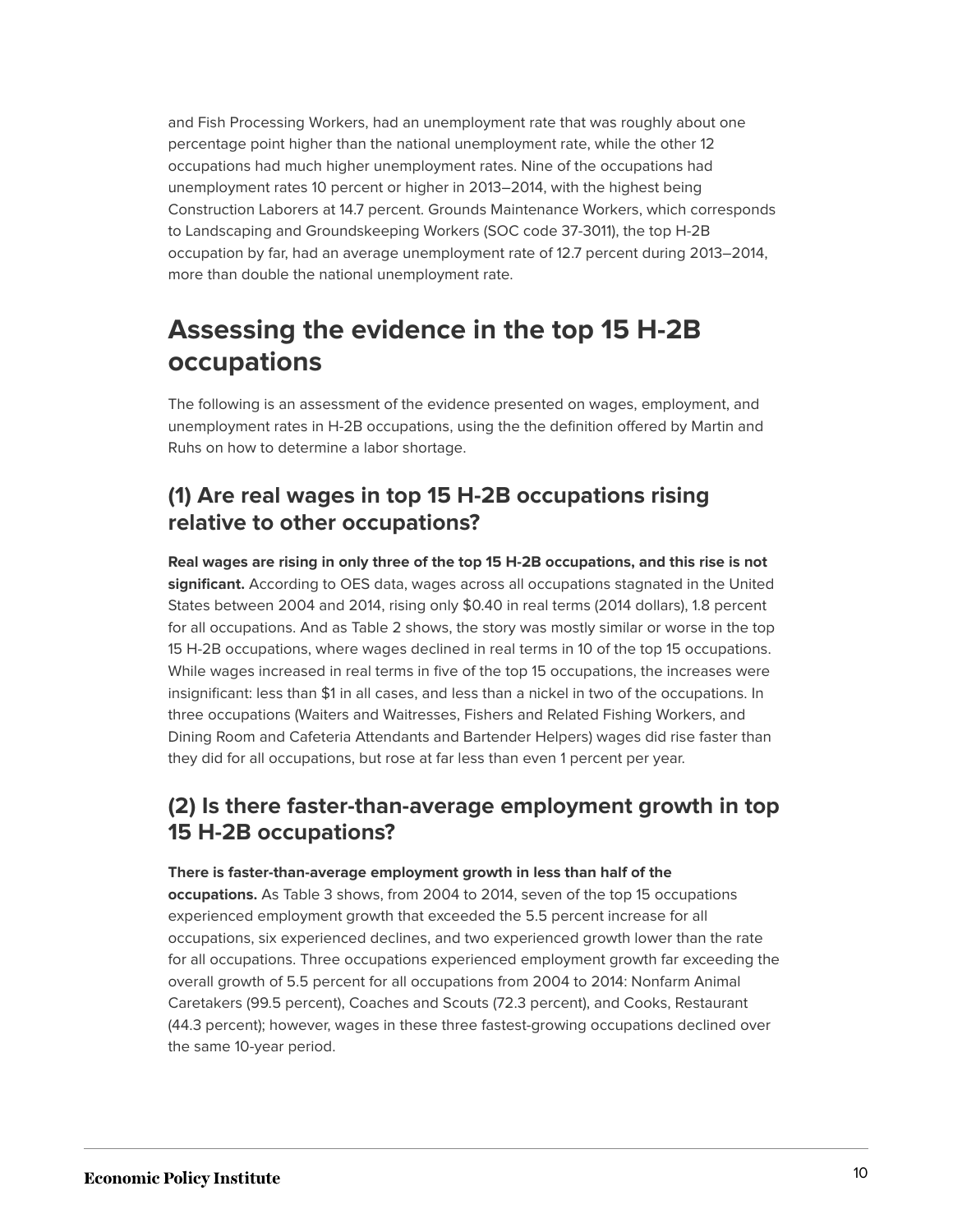#### **(3) Do the top H-2B occupations have relatively low and declining unemployment rates?**

**Rather than declining, unemployment rates increased in all but one of the top 15 H-2B occupations between 2004–2005 and 2013–2014, and all averaged very high unemployment rates in 2013–2014.** The unemployment rate declined in one occupation, Helpers-Production Workers, which had an average unemployment rate of 10.8 percent during 2004–2005 and 10.3 percent during 2013–2014. Although the unemployment rate in this occupation declined by half a percentage point between 2004–2005 and 2013–2014, the unemployment rate remained very high in 2013–2014. In 11 of the top 15 H-2B occupations, the unemployment rate dropped from 2004–2005 to 2006–2007, but then rose significantly between 2006–2007 and 2013–2014. Such high unemployment rates suggest a loose labor market—an oversupply of workers rather than an undersupply—in the top 15 H-2B occupations.

### **Summing up the results of the three tests: Scant evidence of labor shortages**

While seven of the top 15 occupations experienced employment growth that exceeded the 5.5 percent increase for all occupations, the fact that wages were stagnant or declined, combined with persistently high unemployment rates, makes it highly unlikely that labor shortages exist at the national level in any of the top H-2B occupations. This does not mean that no labor shortages exist anywhere in the United States in these occupations—it is entirely possible and even likely that shortages exist in some states or localities—but the high national unemployment rates in H-2B occupations suggest that even the employers experiencing a local labor shortage might find available U.S. workers if they recruited outside their city, region, or state, and if they offered more attractive wages and benefits (including transportation and housing).

# **IV. Employers prefer to hire H-2B workers instead of U.S. workers because they are exploitable and can be underpaid**

If the available evidence suggests that there are no national-level labor shortages in H-2B occupations, then why, it must be asked, do employers value the H-2B program so much? There are two main reasons: First, because of the nature of the H-2B program, H-2B workers are tied to a single employer, which makes them unlikely to leave their seasonal job in the middle of a season. But this leaves H-2B workers vulnerable to abuse and exploitation. Second, H-2B employers like the H-2B program because they are legally permitted to pay H-2B workers less than similarly situated U.S. workers.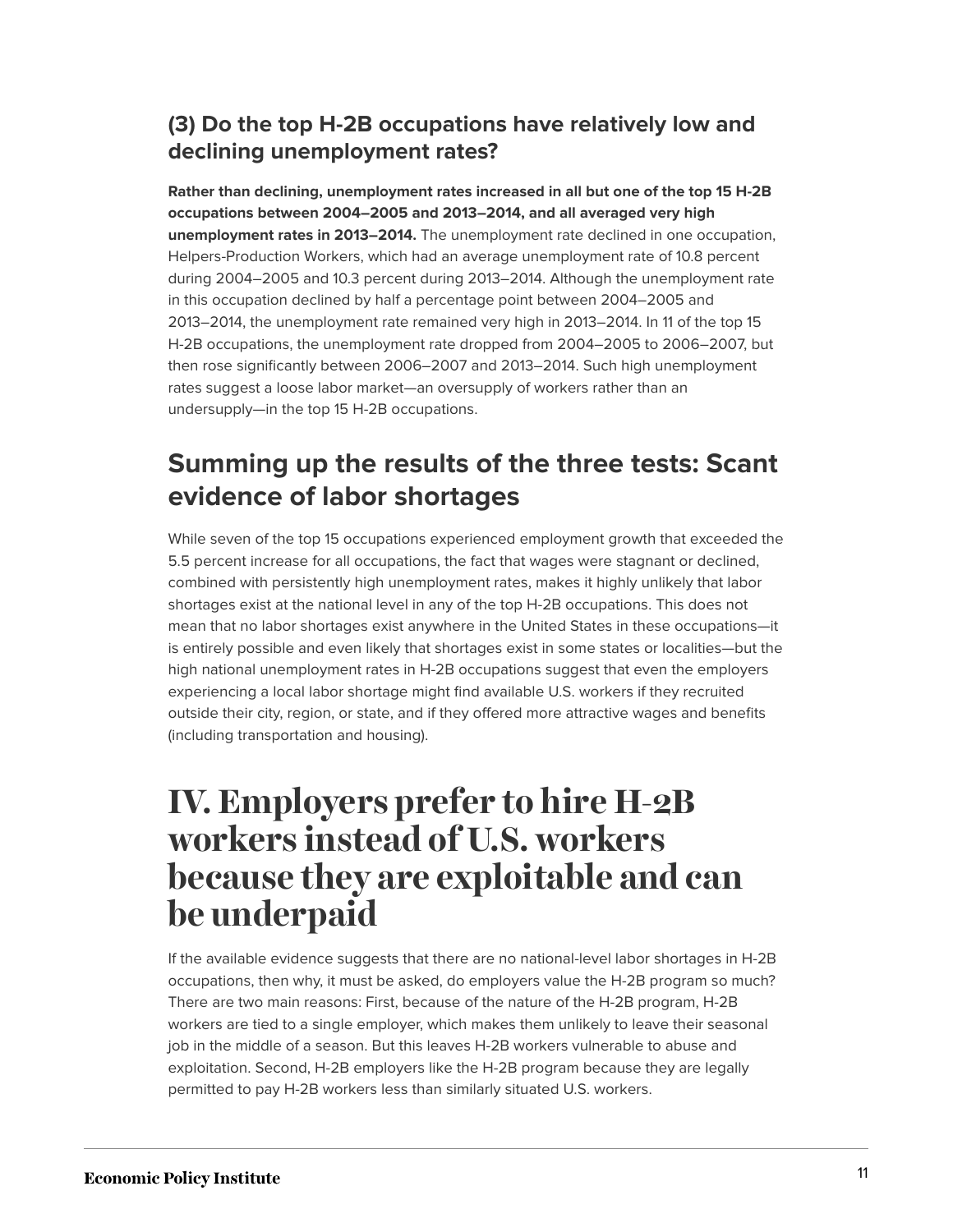### **The legal framework of the H-2B program facilitates the exploitation and abuse of migrant workers**

<span id="page-12-3"></span><span id="page-12-2"></span><span id="page-12-1"></span><span id="page-12-0"></span>There are countless examples of H-2B migrant workers being exploited and robbed of their wages, and much worse. That's why civil rights groups have referred to the H-2B program as "close to slavery."<sup>[12](#page-28-11)</sup> A recent journalistic investigation dubbed it "the new American slavery."<sup>[13](#page-28-12)</sup> The problems begin when H-2B workers are first recruited in their home countries.<sup>[14](#page-29-0)</sup> Most pay large sums to labor recruiters who connect them to temporary jobs in the United States.<sup>[15](#page-29-1)</sup> That leaves the workers who come to the United States indebted to their recruiters and employers. H-2B workers also cannot switch employers, which means that if something goes wrong on the job—for instance, if an H-2B worker isn't paid the wage he or she was promised, or is forced to work in an unsafe workplace—the H-2B worker has little incentive to speak up or complain to the authorities. Complaining can result in getting fired, which leads to becoming undocumented and possibly deported. It also means not being able to earn back the money that was invested in order to get the job.

<span id="page-12-4"></span>These features of the H-2B program have led to numerous cases of human trafficking and forced labor involving H-2B workers, including the Signal International case, where hundreds of Indian welders and pipefitters paid \$11,000 to \$25,000 in recruitment fees and were forced to live in camps with armed guards.[16](#page-29-2) The *New York Times* editorialized about another case, noting that the actions of a Wal-Mart seafood supplier's treatment of its H-2B employees amounted to "forced labor" when the supplier forced them "to work 16- to 24-hour days, and 80-hour weeks, at illegally low rates, sometimes locked in the plant, peeling crayfish until their hands felt dead," while some of the workers were even "threatened with beatings."<sup>[17](#page-29-3)</sup> Another news report highlighted that DOL "identified violations in 82% of the H-2 visa cases it investigated" in fiscal 2014.<sup>[18](#page-29-4)</sup> Government auditors have taken notice too: A 2015 GAO report on the H-2A and H-2B programs is titled *Increased Protections Needed for Foreign Workers.*[19](#page-29-5)

<span id="page-12-7"></span><span id="page-12-6"></span><span id="page-12-5"></span>It is not an exaggeration to say that H-2B workers are indentured workers.

### **Evidence that most H-2B workers are underpaid according to U.S. wage standards**

<span id="page-12-8"></span>While "prevailing wage" regulations now technically require employers to pay H-2B workers the local average wage for the particular occupation (as determined by DOL wage survey data), the vast majority of H-2B jobs are certified by DOL at lower-than-average wages for the particular occupation. One way employers can pay below-average wages is by using biased and unscientific private wage surveys to set wage rates for their H-2B employees. Prior regulations from 2008 allowing private wage surveys were struck down by a federal court,<sup>[20](#page-29-6)</sup> but they are still allowed in a narrower set of circumstances under more recent and current regulations. The fiscal 2016 appropriations bill restricted DOL's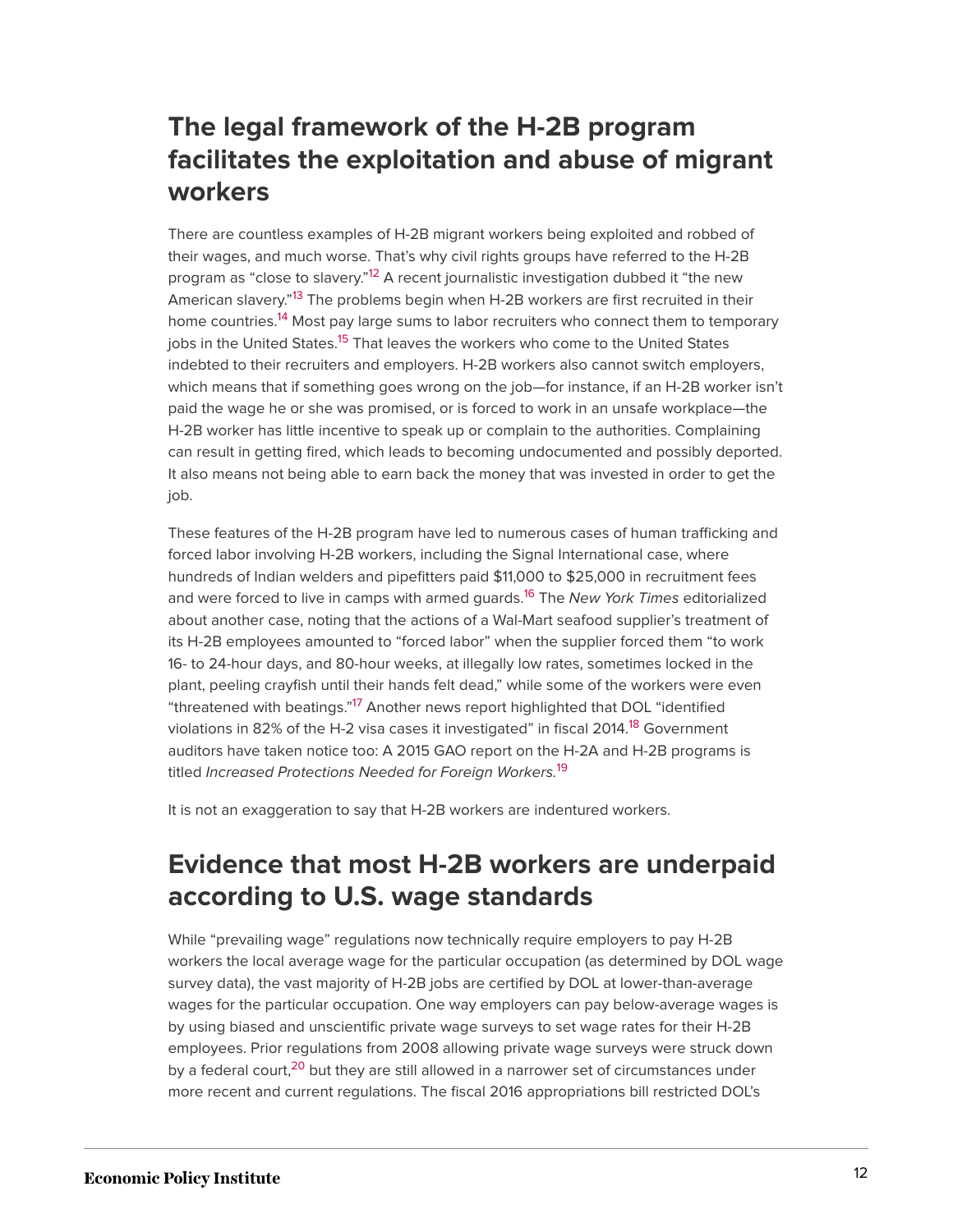power to reject skewed surveys; there's little doubt employer groups will attempt to extend this provision for fiscal 2017. Another method to lower wages, as the *New York Times* reported, is the creation of a sham union that is controlled by employers and bargains for wages that are lower than the DOL-established prevailing wages.<sup>[21](#page-29-7)</sup>

<span id="page-13-3"></span><span id="page-13-2"></span><span id="page-13-1"></span><span id="page-13-0"></span>I have analyzed multiple years of H-2B wage data and compared them with average wages paid to all workers, nationally and by state. H-2B labor certification data published by DOL show that in landscaping, the largest H-2B occupation by far, employers saved an average of \$2.59 per hour in 2014 by hiring an H-2B worker rather than a U.S. worker earning the average wage for landscaping.<sup>[22](#page-29-8)</sup> The savings are similar for employers in states with large numbers of H-2B landscapers.<sup>[23](#page-29-9)</sup> In forestry jobs, the second-largest H-2B occupation, employers saved an average of \$3.80 per hour in 2014 by hiring an H-2B worker rather than a U.S. worker earning the average wage in forestry.<sup>[24](#page-29-10)</sup> There are also significant wage saving in construction and seafood processing for employers who hire H-2B workers instead of American workers. **Table 4** below shows the average wage savings in fiscal 2014 for employers who hire an H-2B worker instead of an American worker earning the average wage for the occupation. In fiscal 2012 and 2013—when the George W. Bush administration's 2008 H-2B wage rule was in effect—the employer wage savings were even higher.<sup>[25](#page-29-11)</sup>

<span id="page-13-5"></span><span id="page-13-4"></span>Other evidence suggests just how low wages really are for H-2B workers. Research published by the Economic Policy Institute shows that incredibly, migrant workers in the H-2B and H-2A visa programs on average earn approximately the same wages as undocumented workers.<sup>[26](#page-29-12)</sup> That means H-2B questworkers earn no wage premium for having a "legal" immigration status. Instead, they earn as little as undocumented workers who have few labor and employment rights.

#### **Private wage surveys undermine H-2B wage rules and keep H-2B wages low**

<span id="page-13-6"></span>Before April 2013, employers were allowed to pay the Level 1, 17th percentile wage, which led to large wage savings for employers hiring H-2B workers instead of U.S. workers earning the average wage. But on April 24, 2013, the DHS and DOL issued a joint interim final rule (IFR) that was effective on the day it was published, $27$  which eliminated the 2008 four-tiered wage methodology, and modified the regulation to require that:

If the job opportunity is not covered by a CBA, the prevailing wage for labor certification purposes shall be the arithmetic mean, except as provided in paragraph (b)(4) of this section, of the wages of workers similarly employed in the area of intended employment. The wage component of the BLS Occupational Employment Statistics Survey (OES) shall be used to determine the arithmetic mean, unless the employer provides a survey acceptable to OFLC under paragraph (f) of this section.[28](#page-29-14)

<span id="page-13-7"></span>Although the April 24, 2013, IFR required employers to pay the "arithmetic mean," meaning the average hourly wage (which is in most cases identical to the Level 3 wage), and no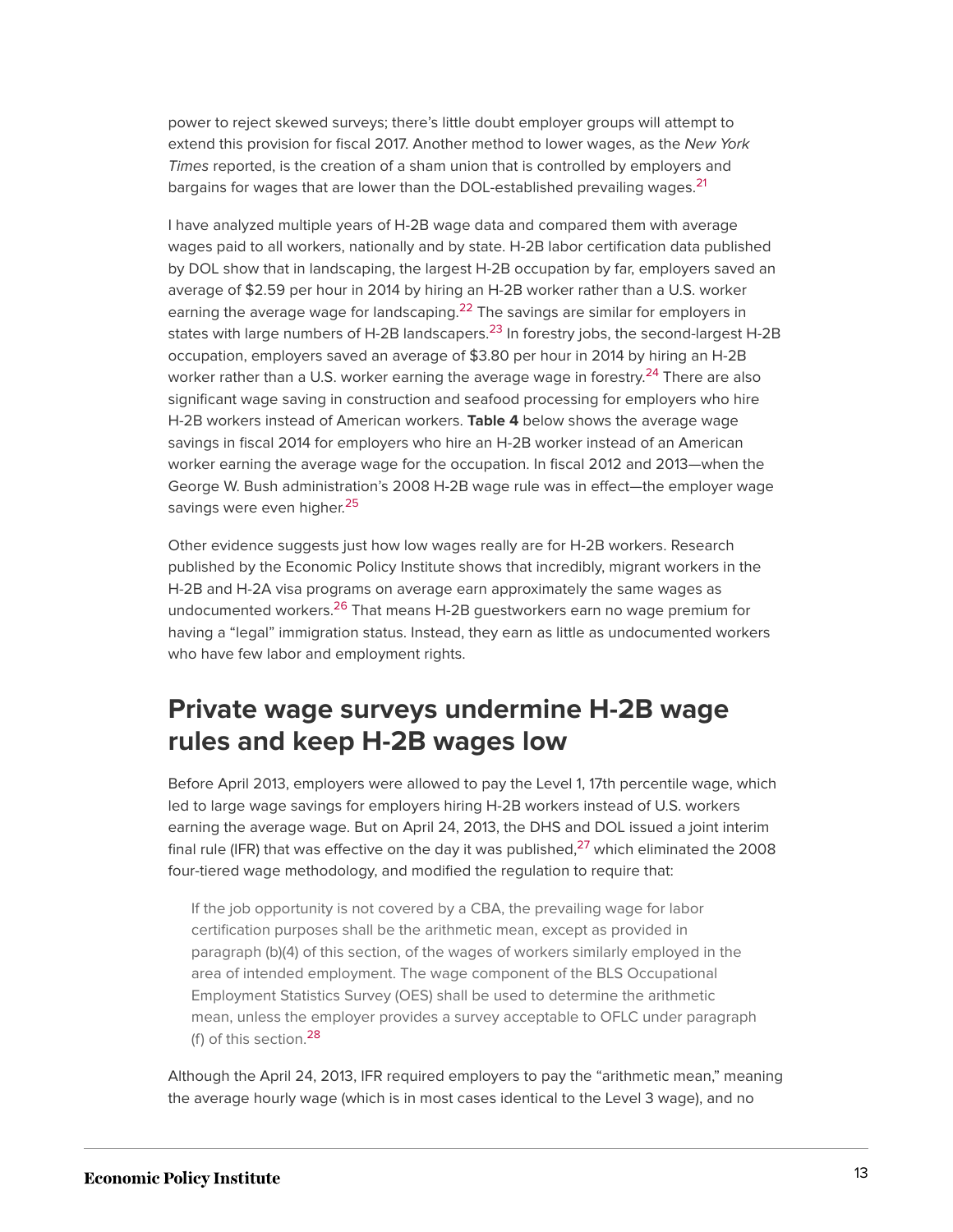#### Table 4 **National average certified H-2B wage, average OES wage, and employer hourly wage savings in FY 2014 top 15 H-2B occupations**

| $H-2B$<br>rank  | <b>SOC</b><br>code | Occupation                                                              | Number of<br>H-2B workers<br>certified | Weighted<br>average hourly<br>certified H-2B<br>wage | <b>OES</b> average<br>hourly wage | <b>Employer</b><br>average hourly<br>wage savings |
|-----------------|--------------------|-------------------------------------------------------------------------|----------------------------------------|------------------------------------------------------|-----------------------------------|---------------------------------------------------|
| $\mathbf{1}$    | 37-3011            | Landscaping and<br>Groundskeeping<br>Workers                            | 34.159                                 | \$10.26                                              | \$12.85                           | \$2.59                                            |
| $\overline{2}$  | 45-4011            | <b>Forest and Conservation</b><br>Workers                               | 6,753                                  | \$10.45                                              | \$14.25                           | \$3.80                                            |
| 3               | 39-3091            | Amusement and<br><b>Recreation Attendants</b>                           | 5,447                                  | \$8.71                                               | \$9.90                            | \$1.19                                            |
| $\overline{4}$  | 37-2012            | Maids and<br><b>Housekeeping Cleaners</b>                               | 5,014                                  | \$10.03                                              | \$10.82                           | \$0.79                                            |
| 5               | 51-3022            | Meat, Poultry, and Fish<br><b>Cutters and Trimmers</b>                  | 2,921                                  | \$8.22                                               | \$11.63                           | \$3.41                                            |
| 6               | 47-2061            | <b>Construction Laborers</b>                                            | 2,407                                  | \$12.72                                              | \$17.19                           | \$4.47                                            |
| $\overline{7}$  | 27-2022            | Coaches and Scouts                                                      | 1,693                                  | \$20.03                                              | \$18.82                           | $-$1.21$                                          |
| 8               | 35-3031            | <b>Waiters and Waitresses</b>                                           | 1,649                                  | \$10.68                                              | \$10.40                           | $-$0.28$                                          |
| 9               | 39-2021            | Nonfarm Animal<br>Caretakers                                            | 1,409                                  | \$11.55                                              | \$11.04                           | $-$0.51$                                          |
| 10 <sup>°</sup> | 45-3011            | <b>Fishers and Related</b><br><b>Fishing Workers</b>                    | 1,227                                  | \$14.20                                              | \$18.42                           | \$4.22                                            |
| 11              | 51-9198            | Helpers-Production<br>Workers                                           | 1,221                                  | \$11.00                                              | \$12.31                           | \$1.31                                            |
| 12 <sup>2</sup> | 35-2014            | Cooks, Restaurant                                                       | 1,120                                  | \$12.26                                              | \$11.40                           | $-$0.86$                                          |
| 13              | 53-7064            | Packers and Packagers,<br>Hand                                          | 1,026                                  | \$9.16                                               | \$11.08                           | \$1.92                                            |
| 14              | 35-2021            | <b>Food Preparation</b><br>Workers                                      | 992                                    | \$10.36                                              | \$10.26                           | $-$0.10$                                          |
| 15              | 35-9011            | Dining Room and<br>Cafeteria Attendants and<br><b>Bartender Helpers</b> | 940                                    | \$9.64                                               | \$9.86                            | \$0.22                                            |
|                 |                    | <b>Total labor certifications</b><br>in top 15                          | 67,978                                 |                                                      |                                   |                                                   |

**Note:** All values in 2014 dollars.

**Source:** EPI analysis of the Bureau of Labor Statistics' Occupational Employment Statistics and (for top 15 H-2B occupations) of H-2B disclosure data from the Office of Foreign Labor Certification's Performance Data

#### **Economic Policy Institute**

longer permitted employers to pay their H-2B workers the 17th (Level 1) or 34th (Level 2) percentile wages, the 2013 IFR continued to permit the use of private wage surveys submitted by employers to set prevailing wage levels under the terms of the 2008 wage rule and 2009 wage guidance—something that the final 2011 wage methodology regulation was much more restrictive about permitting (but which never became effective). In a 2014 case, the United States Court of Appeals for the Third Circuit considered the legality and continued use of private wage surveys, and noted that "DOL allowed this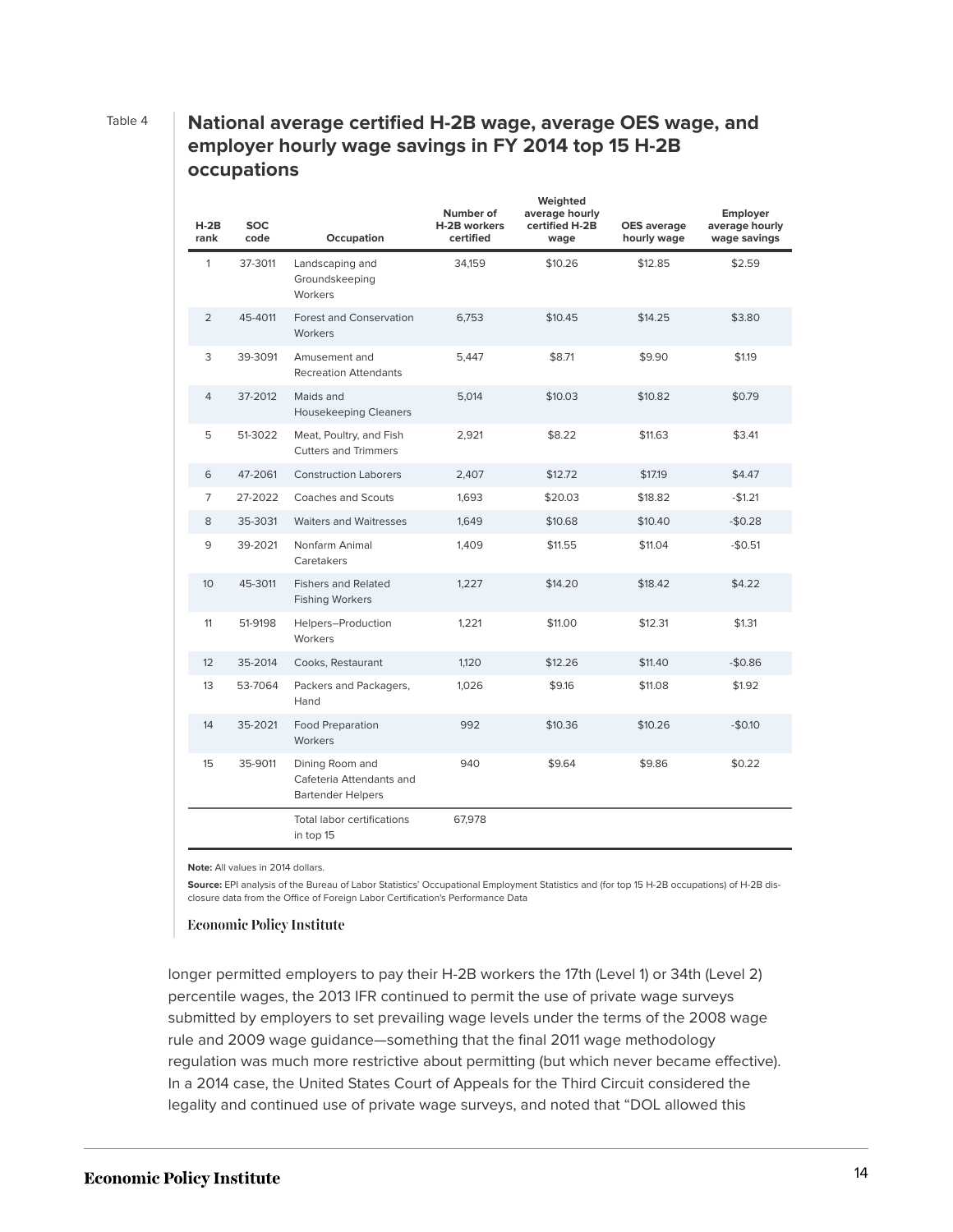<span id="page-15-0"></span>unlimited use of private surveys despite its 2011 findings that such surveys are unreliable and should only be used in extraordinary circumstances."<sup>[29](#page-30-0)</sup>

The main impact of the 2013 IFR continuing to allow private wage surveys was that wages certified for H-2B workers in fiscal 2013 and 2014 did not increase enough to achieve parity with the state and national average OES wages for all workers. This came to light in the *CATA v. Perez* decision in the Third Circuit, which noted in no uncertain terms that H-2B employers responded to the higher prevailing wage requirements in the 2013 IFR by substantially increasing the number of private wage surveys they submitted to DOL in order to keep certified H-2B wages low:

Congress has charged DOL with the duty to ensure that it grants certifications only if they do not adversely affect wages and working conditions of United States workers, and it is the burden of DOL to be mindful of and honor that charge. However, employers increasingly have been submitting private surveys authorized by Section 655.10(f) in order to obtain a wage rate that is lower than the OES wage rate indicates would be appropriate—the wage rate DOL itself has determined is necessary to avoid an adverse effect on foreign and domestic employee's wages. The 2009 Wage Guidance therefore establishes criteria contrary to both the letter and spirit of 5 U.S.C. § 706(2)(A) and (C), and DOL's use of it in the consideration of labor certification applications is unlawful. 20<sup>[30](#page-30-1)</sup>

#### <span id="page-15-1"></span>A media report from Bloomberg BNA on the *CATA v. Perez* decision highlighted the increase in the use of private wage surveys in response to the 2013 IFR:

In the 12 months leading up to the March 2013 CATA decision striking down the 2008 H-2B wage rule, employers seeking labor certification for H-2B visas submitted a total of 49 applications using private surveys to determine the prevailing wage, the court said. By contrast, employers submitted 1,559 applications using private surveys in the nine months between July 1, 2013, and March 31, 2014—a 3,182 percent increase.<sup>[31](#page-30-2)</sup>

<span id="page-15-2"></span>As the data revealed in the *CATA v. Perez* decision and reported by Bloomberg show, a significant number of employers began to request that DOL approve their submitted private wage surveys—by an increase of 3,182 percent soon after promulgation of the 2013 IFR—and in 21.1 percent of those determinations, the certified wage was lower than even the Level 1, 17th percentile wage for the position (by occupation and local area), and 94.4 percent of the determinations were for a wage that was lower than the Level 2, 34th percentile wage.

The aforementioned wage differential between the average OES wage and the average certified H-2B wage for Landscaping and Groundskeeping workers in fiscal 2014 is almost entirely explained by the new and increased use of private wage surveys by landscaping employers after promulgation of the 2013 IFR. Landscaping employers:

did not submit any employer wage surveys in the year prior to April 2013 despite being the industry employing the most H-2B employees. In the nine-month period from July 2013 to March 2014, 1,240 prevailing wage determinations for landscape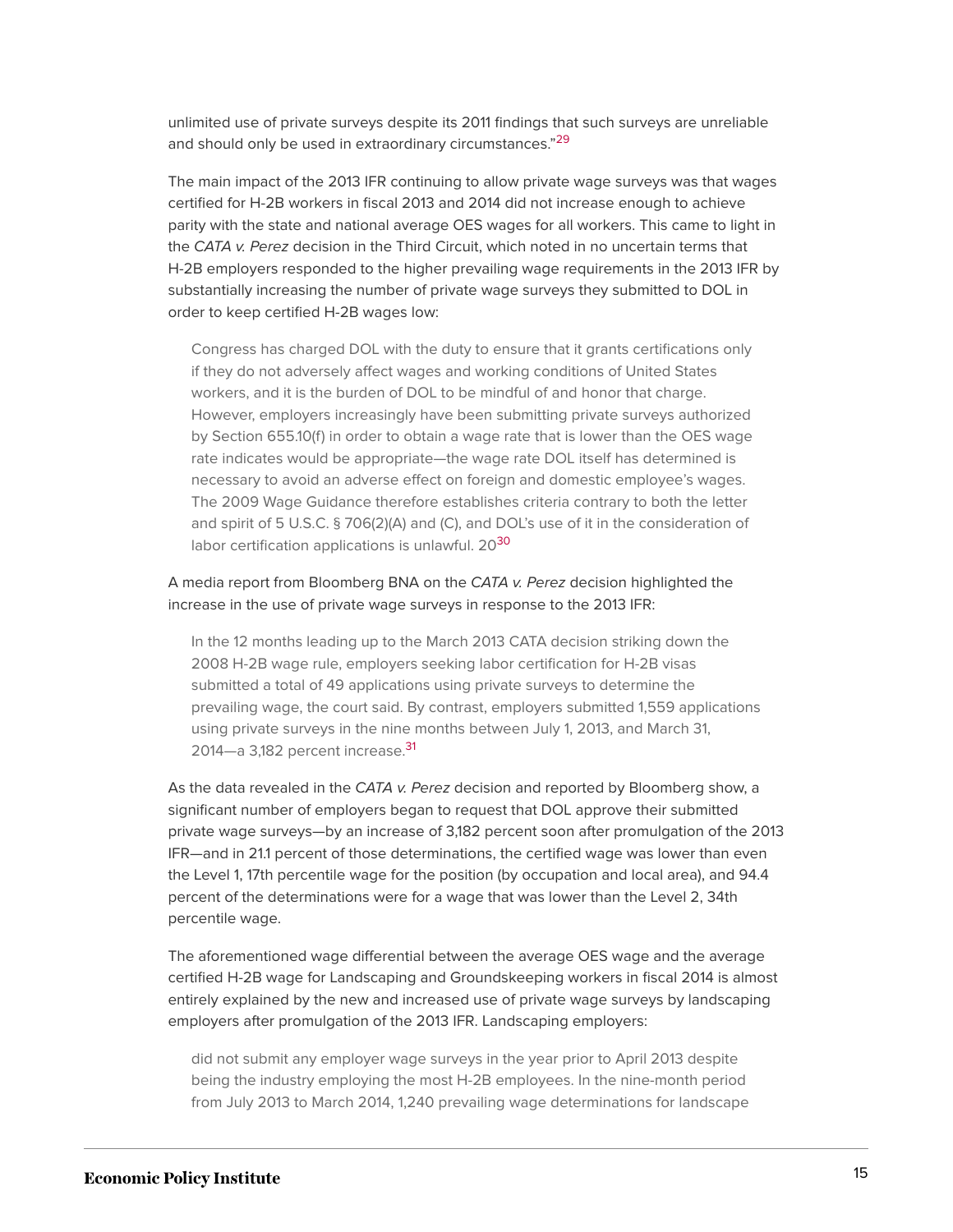workers (SOC Code 37-3011) were based on employer surveys, accounting for 42.7% of all the prevailing wage determinations made for that occupation during that period. DOL approved 97.7% of those surveys at wage rates below the OES Skill Level II wage rate.<sup>[32](#page-30-3)</sup>

<span id="page-16-0"></span>This is clear evidence that the shift to the use of private wage surveys was a systematic response by H-2B employers to keep H-2B wages lower than the local average OES wage rate that would otherwise be required under the 2013 IFR.

### **American workers are overlooked for jobs in their own communities because of the H-2B program**

American workers are also hurt because when H-2B workers have few rights and employers are allowed to legally underpay them, it puts downward pressure on the wages and working conditions of American workers who are employed or seeking work in the main H-2B occupations. The low wages H-2B workers are paid, combined with the indentured nature of their relationship to their employers, is also why employers prefer to hire H-2B workers instead of American workers. American workers who have access to basic labor standards and the social safety net, and who can accept a job offer from an employer across town who offers a higher wage, are less appealing than workers who can't complain, look for another job, or demand a higher wage. The H-2B program therefore undercuts the incentive that employers in a free market should have have to hire American workers or to make jobs more appealing to American workers by improving wages and working conditions.

<span id="page-16-1"></span>Although the H-2B provisions in the Immigration and Nationality Act state that H-2B workers must be "coming temporarily to the United States to perform other temporary service or labor if unemployed persons capable of performing such service or labor cannot be found in this country,"<sup>[33](#page-30-4)</sup> the reality is that for years, program rules have not ensured that unemployed workers already in the United States have a fair and first shot at H-2B jobs. This was recently documented and explained in a December 2015 news report*,* which found that in the H-2B and H-2A programs:

[C]ompanies across the country in a variety of industries have made it all but impossible for U.S. workers to learn about job openings that they are supposed to be given first crack at. When workers do find out, they are discouraged from applying. And if, against all odds, Americans actually get hired, they often are treated worse and paid less than foreign workers doing the same job, in order to drive the Americans to quit.<sup>[34](#page-30-5)</sup>

<span id="page-16-2"></span>The April 2015 H-2B regulations promulgated by the Obama administration were an attempt by the administration to remedy many of the deficiencies that are readily apparent in the H-2B recruitment requirements, but many of the key aspects of the new rules were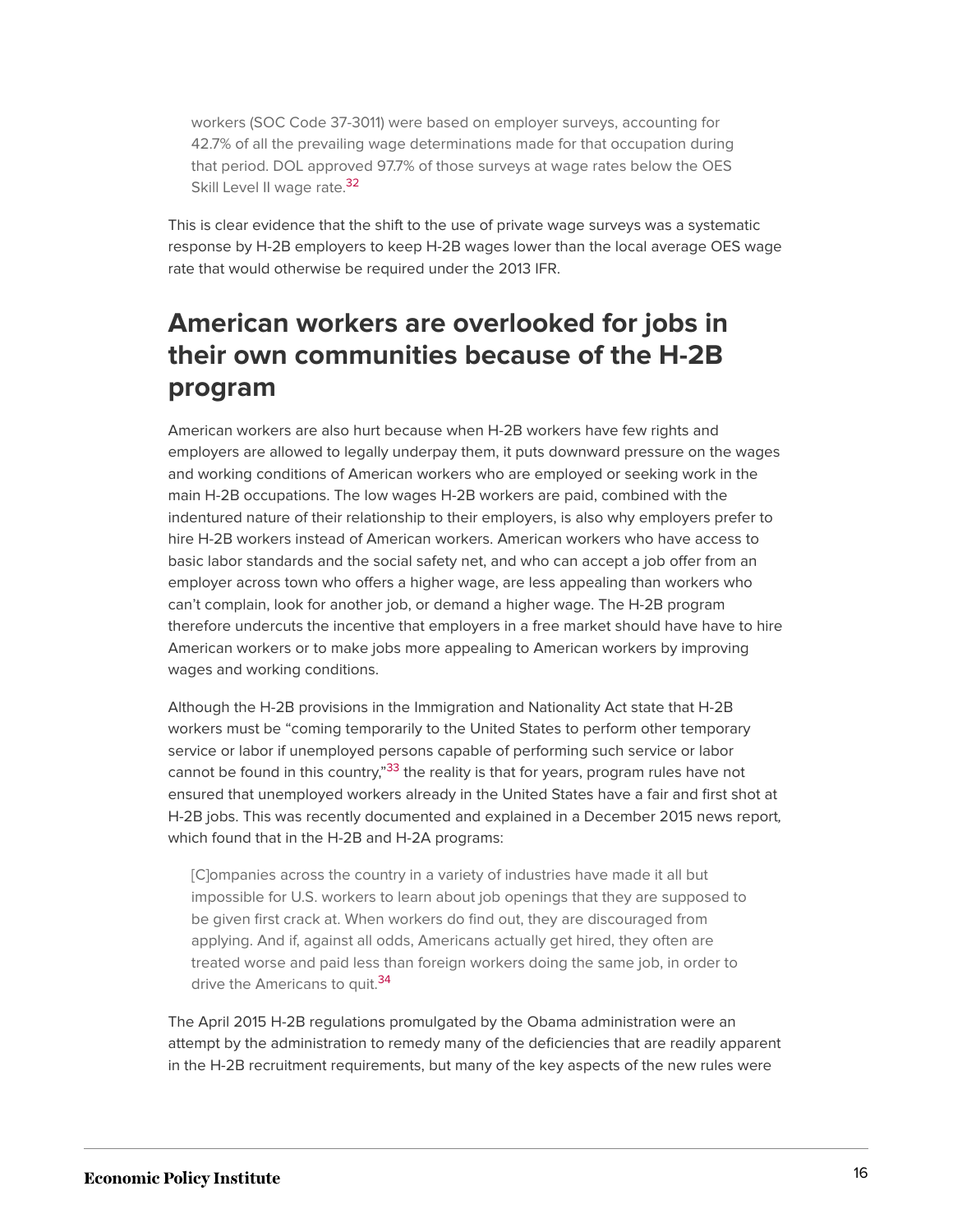nullified by the fiscal 2016 appropriations riders on H-2B which are currently in effect. (For further discussion see section VI.)

# **V. Fiscal 2015 data on the H-2B program**

<span id="page-17-0"></span>My report on H-2B published in January of this year provides much more detail about the wages, employment, and unemployment in the top H-2B occupations, through fiscal 2014.<sup>[35](#page-30-6)</sup> However, for the purposes of this testimony, together with my EPI colleagues William Kimball and Jin Dai, we have analyzed the fiscal 2015 H-2B labor certification data from DOL. We have also looked at wage growth and unemployment in the top 15 H-2B occupations through 2015. (Please note that these are preliminary findings that will be updated and published at a later date.)

### **Flat wages and high unemployment in the top 15 H-2B occupations through 2015**

Wages in virtually all of the top 15 H-2B occupations have remained flat from 2004 to 2015, and wages declined in over half of the top 15. The only occupation that saw wage growth worthy of noting was Waiters and Waitresses, where the average wage grew \$1.43 per hour from 2004 to 2015 (adjusted to constant 2015 dollars). In the top H-2B occupation of Landscaping and Groundskeeping Workers, wages declined by \$0.17 per hour from 2004 to 2015. (See **Table 5.**)

As **Figure B** shows, unemployment remained high in almost all of the top 15 H-2B occupations during the 2014-2015 period. The top occupation of Landscaping and Groundskeeping Workers had an unemployment rate of 11 percent in 2014–2015—more than double the national unemployment rate in 2015. Seven of the occupations were at or above double digits. Only three of the top 15 H-2B occupations had an unemployment rate lower than 7 percent: Butchers and other meat, poultry, and fish processing workers;<sup>[36](#page-30-7)</sup> Nonfarm animal caretakers; and Athletes, coaches, umpires, and related workers.

<span id="page-17-1"></span>Such high unemployment rates combined with flat or declining wage growth suggest—rather than labor shortages in H-2B occupations—that there instead exists a continuing loose labor market in 2015 for the top 15 H-2B occupations. With this backdrop, I will turn briefly to the April 2015 H-2B regulations promulgated by the Obama administration.

### **The April 2015 DHS/DOL H-2B final wage rule**

<span id="page-17-2"></span>On April 29, 2015, the Department of Homeland Security (DHS) and the Department of Labor (DOL) jointly issued another wage rule to establish the prevailing wage methodology for the H-2B program.<sup>[37](#page-30-8)</sup> The April 29, 2015, H-2B Final Wage Rule became effective on the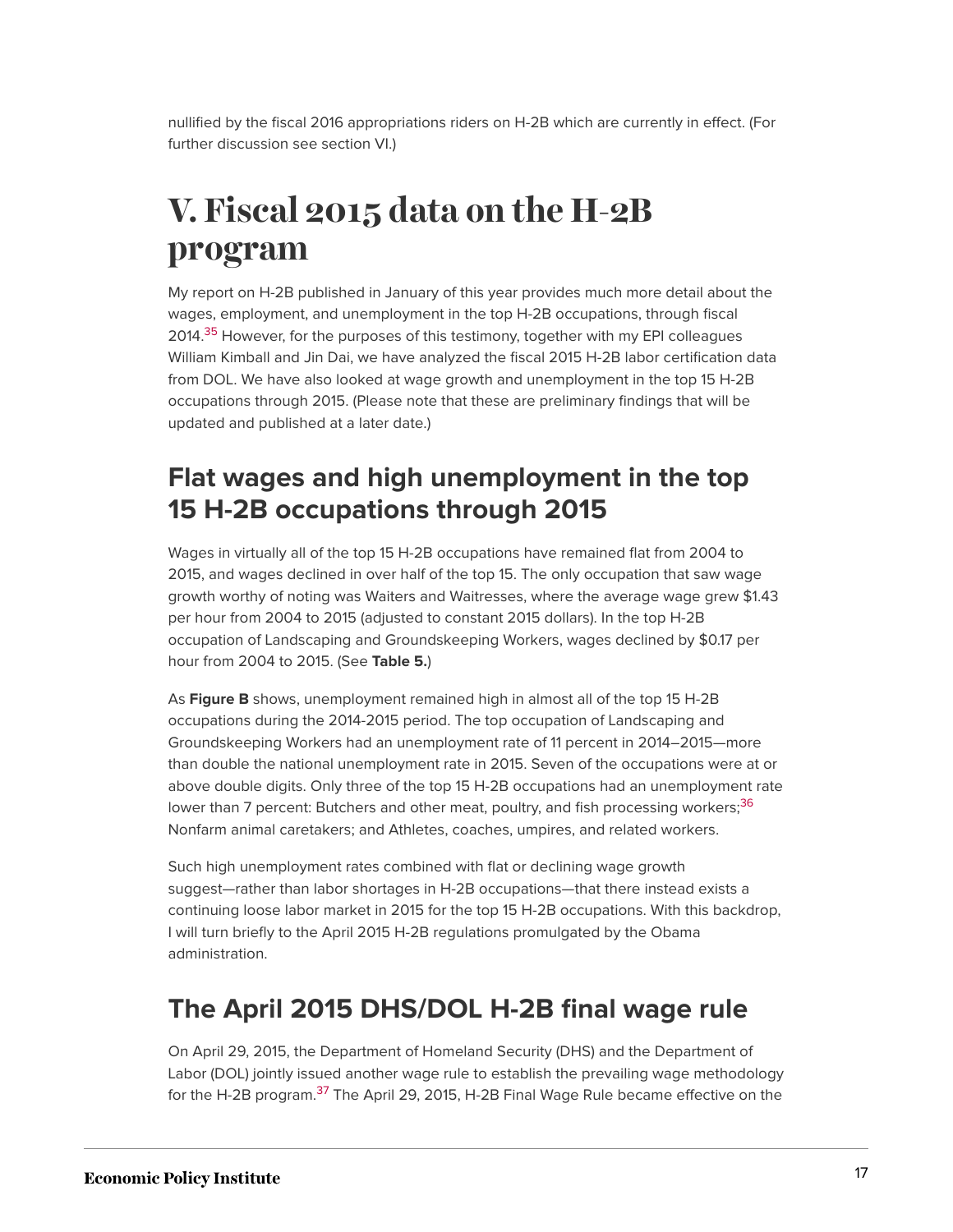#### Table 5 **Change in average hourly wages of workers in all U.S. occupations and in top 15 H-2B occupations, 2004–2015**

| $H-2B$<br>Rank<br>FY2015* | <b>SOC</b><br>code | Occupation                                                   | Number of<br><b>H-2B workers</b><br>certified, FY15 | 2004    | 2015    | 2004-2015<br>real change in<br>2015 dollars | 2004-2015<br>percentage<br>change |
|---------------------------|--------------------|--------------------------------------------------------------|-----------------------------------------------------|---------|---------|---------------------------------------------|-----------------------------------|
|                           | 00-0000            | All                                                          |                                                     | \$22.42 | \$23.25 | \$0.82                                      | 3.7%                              |
| $\mathbf{1}$              | 37-3011            | Landscaping and<br>Groundskeeping<br>Workers                 | 42,104                                              | \$13.38 | \$13.21 | $-$0.17$                                    | $-1.3%$                           |
| $\overline{a}$            | 45-4011            | Forest and<br><b>Conservation Workers</b>                    | 8,339                                               | \$14.28 | \$14.37 | \$0.09                                      | 0.6%                              |
| з                         | 39-3091            | Amusement and<br><b>Recreation Attendants</b>                | 6,906                                               | \$10.08 | \$10.28 | \$0.20                                      | 2.0%                              |
| 4                         | 37-2012            | Maids and<br>Housekeeping<br>Cleaners                        | 6,667                                               | \$10.86 | \$11.06 | \$0.20                                      | 1.8%                              |
| 5                         | 47-2061            | <b>Construction Laborers</b>                                 | 3,619                                               | \$17.46 | \$17.58 | \$0.12                                      | 0.7%                              |
| 6                         | 51-3022            | Meat, Poultry, and<br>Fish Cutters and<br><b>Trimmers</b>    | 2,822                                               | \$12.09 | \$11.94 | $-$0.15$                                    | $-1.3%$                           |
| $\overline{z}$            | 35-3031            | Waiters and<br>Waitresses                                    | 2,062                                               | \$9.65  | \$11.08 | \$1.43                                      | 14.8%                             |
| 8                         | 53-7064            | Packers and<br>Packagers, Hand                               | 1,644                                               | \$11.30 | \$11.41 | \$0.11                                      | 1.0%                              |
| 9                         | 35-2014            | Cooks, Restaurant                                            | 1,539                                               | \$12.26 | \$11.75 | $-$0.51$                                    | $-4.1%$                           |
| 10                        | 39-2021            | Nonfarm Animal<br>Caretakers                                 | 1,515                                               | \$11.64 | \$11.37 | $-$0.27$                                    | $-2.3%$                           |
| 11                        | 27-2022            | Coaches and Scouts*                                          | 1,349                                               | \$19.85 | \$19.27 | $-$0.58$                                    | $-2.9%$                           |
| 12                        | 53-7062            | Laborers and Freight,<br>Stock, and Material<br>Movers, Hand | 1,159                                               | \$13.26 | \$13.40 | \$0.14                                      | 1.0%                              |
| 13                        | 47-2051            | <b>Cement Masons and</b><br><b>Concrete Finishers</b>        | 1,139                                               | \$20.61 | \$20.24 | $-$0.36$                                    | $-1.8%$                           |
| 14                        | 51-9031            | Cutters and Trimmers,<br>Hand                                | 1,013                                               | \$14.61 | \$13.88 | $-$0.73$                                    | $-5.0%$                           |
| 15                        | 45-3011            | <b>Fishers and Related</b><br><b>Fishing Workers</b>         | 912                                                 | \$17.68 | \$14.42 | $-$ \$3.27                                  | $-18.5%$                          |

\*Hourly wage rate was unavailable for this occupation in the OES data so an hourly wage rate was estimated by dividing the average annual salary by 2080 hours (52 weeks\*40 hours).

**Note:** All values adjusted to 2015 dollars.

**Source:** Office of Foreign Labor Certification Performance Data, H-2B Disclosure Data, Employment and Training Administration, U.S. Department of Labor, http://www.foreignlaborcert.doleta.gov/performancedata.cfm; EPI analysis of Occupational Employment Statistics survey data, Bureau of Labor Statistics, U.S. Department of Labor.

#### **Economic Policy Institute**

day it was published and superseded the April 24, 2013, Interim Final Rule (IFR). The April 29, 2015, rule is similar to the 2013 IFR in its requirement that employers pay their H-2B workers the OES average wage unless the job is covered by a collective bargaining agreement. It differs by prohibiting employers from choosing the Davis Bacon or Service Contract Act wage rates as a source for the prevailing wage unless the work performed by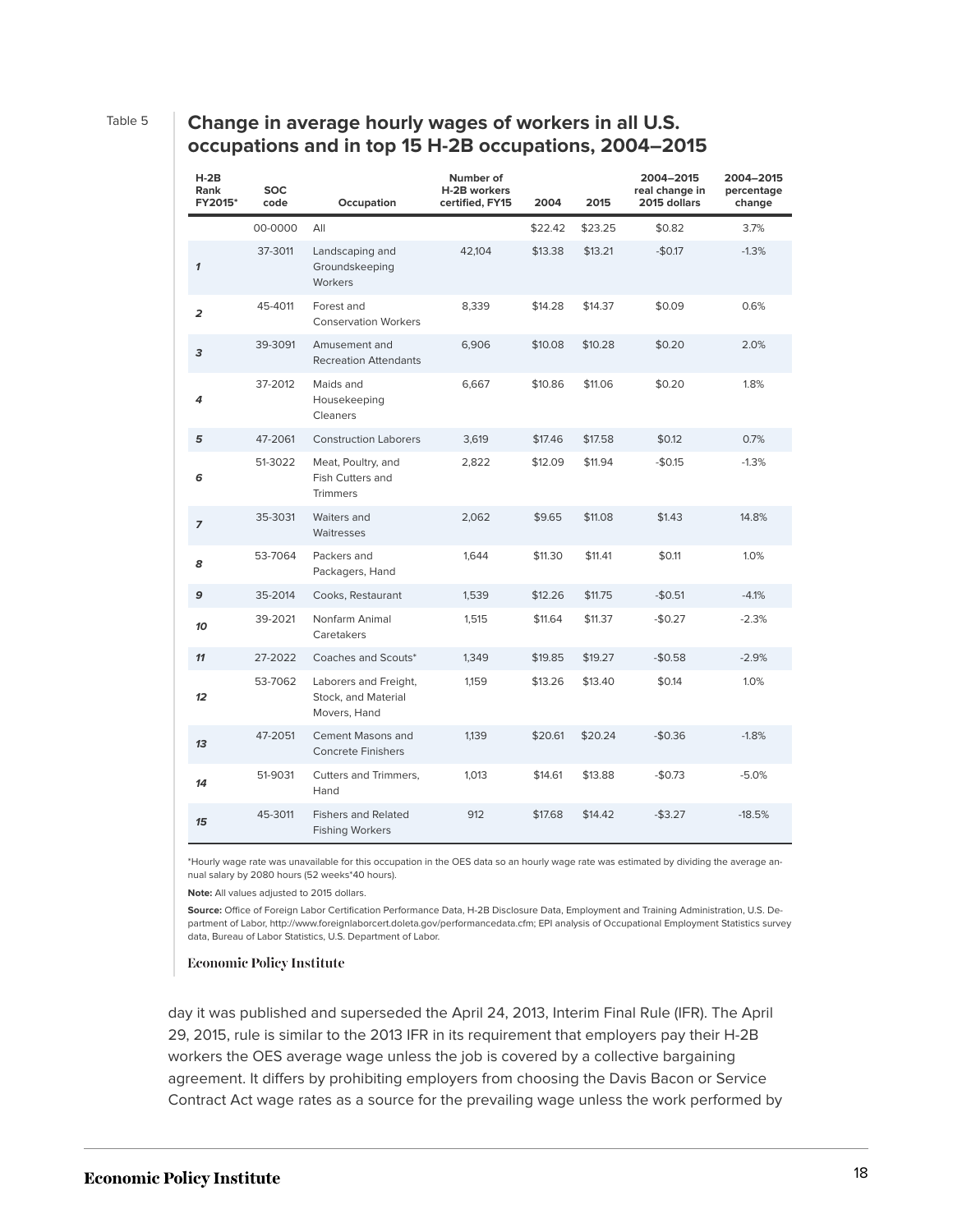#### Figure B **Unemployment rates in FY 2015 top 15 H-2B occupations, 2004–2015**



\*Relates to two H-2B occupation categories in the top 15: "Meat, Poultry, and Fish Cutters and Trimmers" and "Cutters and Trimmers, Hand" **Note:** The occupational titles differ in some cases with those in Tables 1-11 because this figure uses Current Population Survey data to calculate occupational unemployment rates.

**Source:** EPI analysis of Current Population Survey basic monthly microdata (data reflect two-year pooled samples)

#### **Economic Policy Institute**

the H-2B worker is covered by a government contract. The April 29, 2015, wage rule also puts additional restrictions on the use of employer-provided wage surveys; wage data sources other than the OES will be considered for the purpose of establishing an H-2B prevailing wage only if the survey falls into one of the following categories:

(i) The survey was independently conducted and issued by a state, including any state agency, state college, or state university;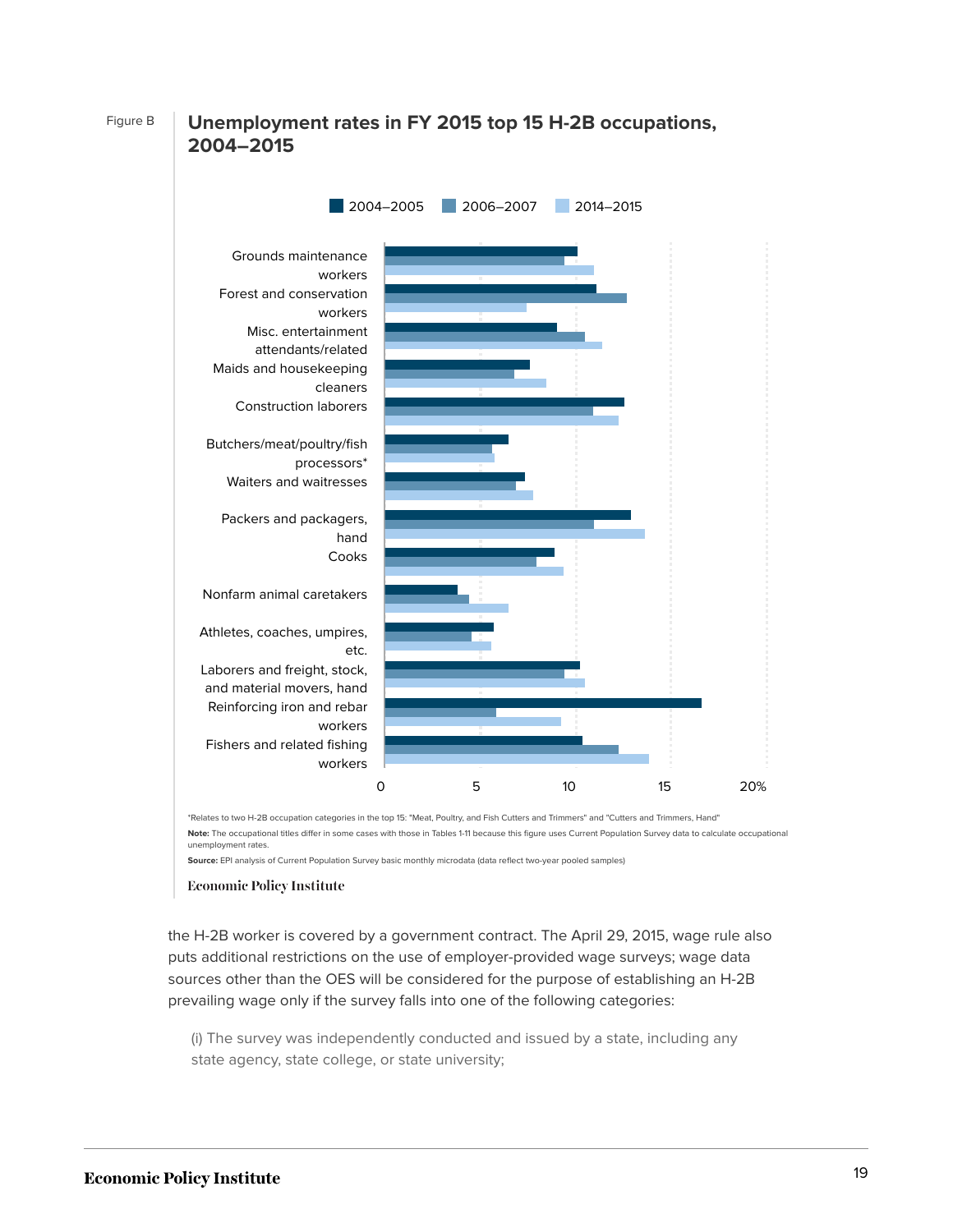(ii) The survey is submitted for a geographic area where the OES does not collect data, or in a geographic area where the OES provides an arithmetic mean only at a national level for workers employed in the SOC;

(iii)(A) The job opportunity is not included within an occupational classification of the SOC system; or

(B) The job opportunity is within an occupational classification of the SOC system designated as an "all other" classification.

If the survey falls into one of these categories, then additional methodological requirements for the survey are listed in the remaining subsections of 20 C.F.R. 655.10(f).

This narrowed employers' ability to use private wage surveys as compared to the 2013 IFR and 2008 Bush wage rule. The 2015 wage rule has some obvious flaws, however, which could lead to results similar to past years when H-2B wages were mostly certified at below-average wages. The 2015 rule continues to allow paying H-2B workers an hourly wage rate that is lower than the local OES average if a CBA applies, and the 2015 rule still permits the use of non-OES wage surveys. While 20 C.F.R. 655.10(f) restricts which non-OES surveys may be used to establish an H-2B prevailing wage, still permitted are surveys "conducted and issued by a state, including any state agency, state college, or state university." Employers and employer groups might respond by requesting that state agencies and/or universities conduct new wage surveys in certain regions and occupations, and may even fund such surveys—and therefore perhaps exert undue influence on the results—since nothing in the H-2B regulations prohibits requesting that a wage survey be conducted by a public agency or a university and then privately funding it. Nevertheless, the 2015 wage rule held the possibility of improving H-2B wage rates by restricting the use of private wage surveys.

Some data are now available to measure the impact of the 2015 H-2B wage rule. **Table 6** shows for fiscal 2015 the national average certified H-2B wage for the top 15 H-2B occupations, the average OES wage, and how much employers saved in fiscal 2015, on average, by hiring an H-2B worker instead of an American worker earning the average wage.

What Table 6 shows is that H-2B employers still saw significant wage savings by hiring H-2B workers instead of Americans or other qualified U.S. workers earning the average wage, but in the top H-2B occupation, Landscaping and Groundskeeping Workers, the wage savings were lower than they had been in at least the past three years. Employer wage savings were more than 50 percent lower than the year before (from \$2.59 to \$1.25). Although the 2015 wage rule was only in place for half of the fiscal year, these data are preliminary evidence that the H-2B wage rule was beginning to have its intended impact of raising H-2B wage rates closer to the the average wage by restricting the use of private wage surveys.

If H-2B employers began to see wage rates increase as a result of the 2015 wage rule, it is reasonable to conclude that fact is what led to the lobbying effort to amend the 2015 wage rule and lower H-2B wage rates through the appropriations legislation.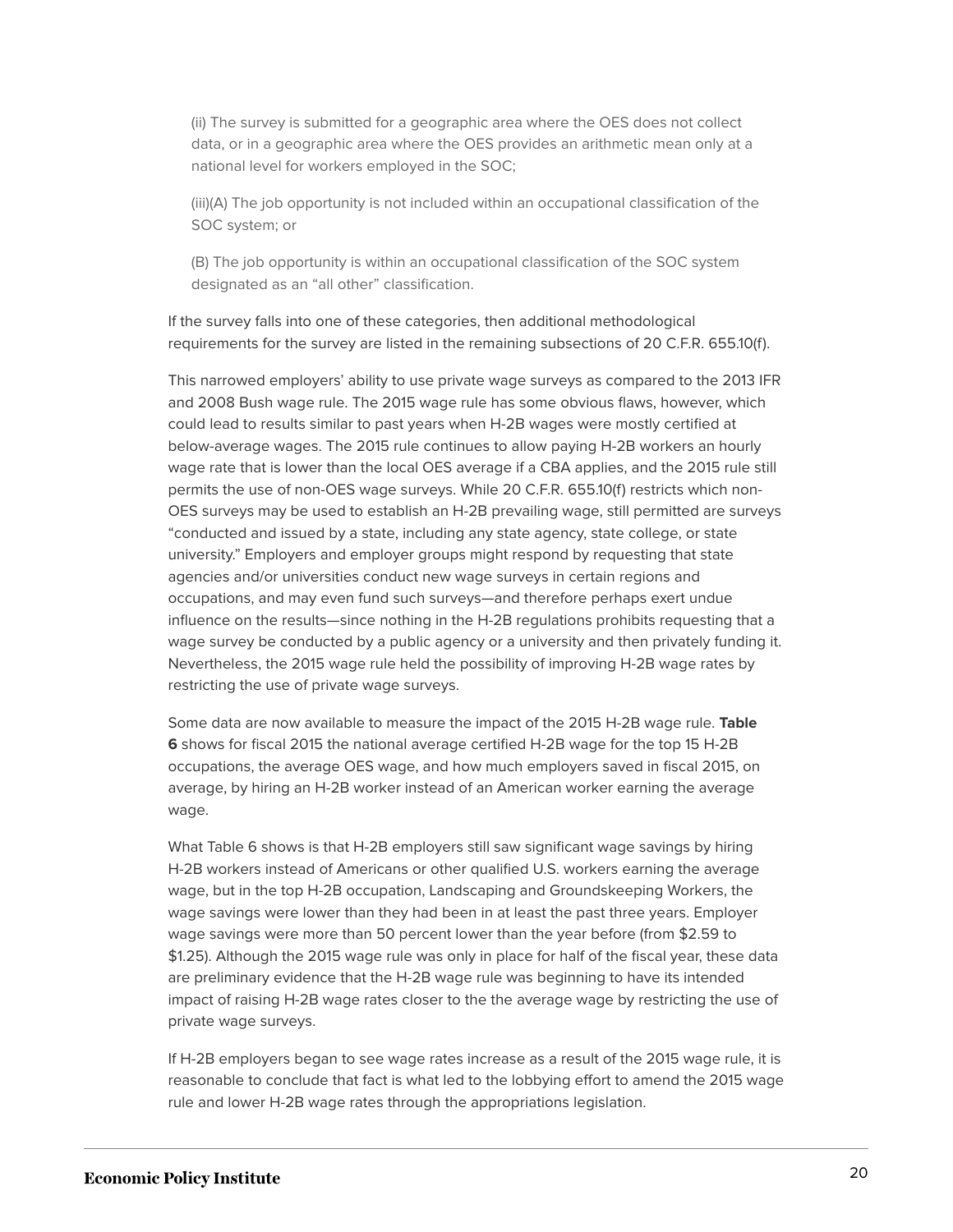#### Table 6 **National average certified H-2B wage, average OES wage, and employer hourly wage savings in FY 2015 top 15 H-2B occupations (labor certifications)**

| Rank                                 | <b>SOC</b><br>code | Occupation                                                   | Number of<br>workers<br>certified | <b>Weighted average</b><br>hourly certified<br>H-2B wage | <b>2015 OES</b><br>average<br>hourly wage | Employer<br>average hourly<br>wage savings |
|--------------------------------------|--------------------|--------------------------------------------------------------|-----------------------------------|----------------------------------------------------------|-------------------------------------------|--------------------------------------------|
| $\boldsymbol{\mathcal{L}}$           | 37-3011            | Landscaping and<br>Groundskeeping<br>Workers                 | 42,104                            | \$11.96                                                  | \$13.21                                   | \$1.25                                     |
| $\overline{a}$                       | 45-4011            | Forest and<br><b>Conservation Workers</b>                    | 8,339                             | \$10.68                                                  | \$14.37                                   | \$3.69                                     |
| 3                                    | 39-3091            | Amusement and<br><b>Recreation Attendants</b>                | 6,906                             | \$8.89                                                   | \$10.28                                   | \$1.38                                     |
| 4                                    | 37-2012            | Maids and<br><b>Housekeeping Cleaners</b>                    | 6,667                             | \$10.17                                                  | \$11.06                                   | \$0.89                                     |
| 5                                    | 47-2061            | <b>Construction Laborers</b>                                 | 3,619                             | \$12.78                                                  | \$17.58                                   | \$4.80                                     |
| 6                                    | 51-3022            | Meat, Poultry, and Fish<br><b>Cutters and Trimmers</b>       | 2,822                             | \$9.73                                                   | \$11.94                                   | \$2.20                                     |
| $\overline{z}$                       | 35-3031            | <b>Waiters and Waitresses</b>                                | 2,062                             | \$10.68                                                  | \$11.08                                   | \$0.40                                     |
| 8                                    | 53-7064            | Packers and Packagers,<br>Hand                               | 1,644                             | \$9.87                                                   | \$11.41                                   | \$1.54                                     |
| 9                                    | 35-2014            | Cooks, Restaurant                                            | 1,539                             | \$12.05                                                  | \$11.75                                   | $-$0.30$                                   |
| 10                                   | 39-2021            | Nonfarm Animal<br>Caretakers                                 | 1,515                             | \$11.53                                                  | \$11.37                                   | $-$0.16$                                   |
| 11                                   | 27-2022            | Coaches and Scouts*                                          | 1,349                             | \$20.63                                                  | \$19.27                                   | $-$1.36$                                   |
| 12                                   | 53-7062            | Laborers and Freight,<br>Stock, and Material<br>Movers, Hand | 1,159                             | \$12.92                                                  | \$13.40                                   | \$0.48                                     |
| 13                                   | 47-2051            | <b>Cement Masons and</b><br><b>Concrete Finishers</b>        | 1,139                             | \$14.69                                                  | \$20.24                                   | \$5.55                                     |
| 14                                   | 51-9031            | Cutters and Trimmers,<br>Hand                                | 1,013                             | \$10.14                                                  | \$13.88                                   | \$3.74                                     |
| 15                                   | 45-3011            | <b>Fishers and Related</b><br><b>Fishing Workers</b>         | 912                               | \$17.82                                                  | \$14.42                                   | $-$3.40$                                   |
| Total labor certifications in top 15 |                    |                                                              | 82,789                            |                                                          |                                           |                                            |

\*Hourly wage rate was unavailable for this occupation in the OES data so an hourly wage rate was estimated by dividing the average annual salary by 2080 hours (52 weeks\*40 hours).

**Note:** All values in 2015 dollars.

**Source:** Office of Foreign Labor Certification Performance Data, H-2B Disclosure Data, Employment and Training Administration, U.S. Department of Labor, http://www.foreignlaborcert.doleta.gov/performancedata.cfm; Occupational Employment Statistics survey data, U.S. Department of Labor, Bureau of Labor Statistics, http://www.bls.gov/oes/.

**Economic Policy Institute**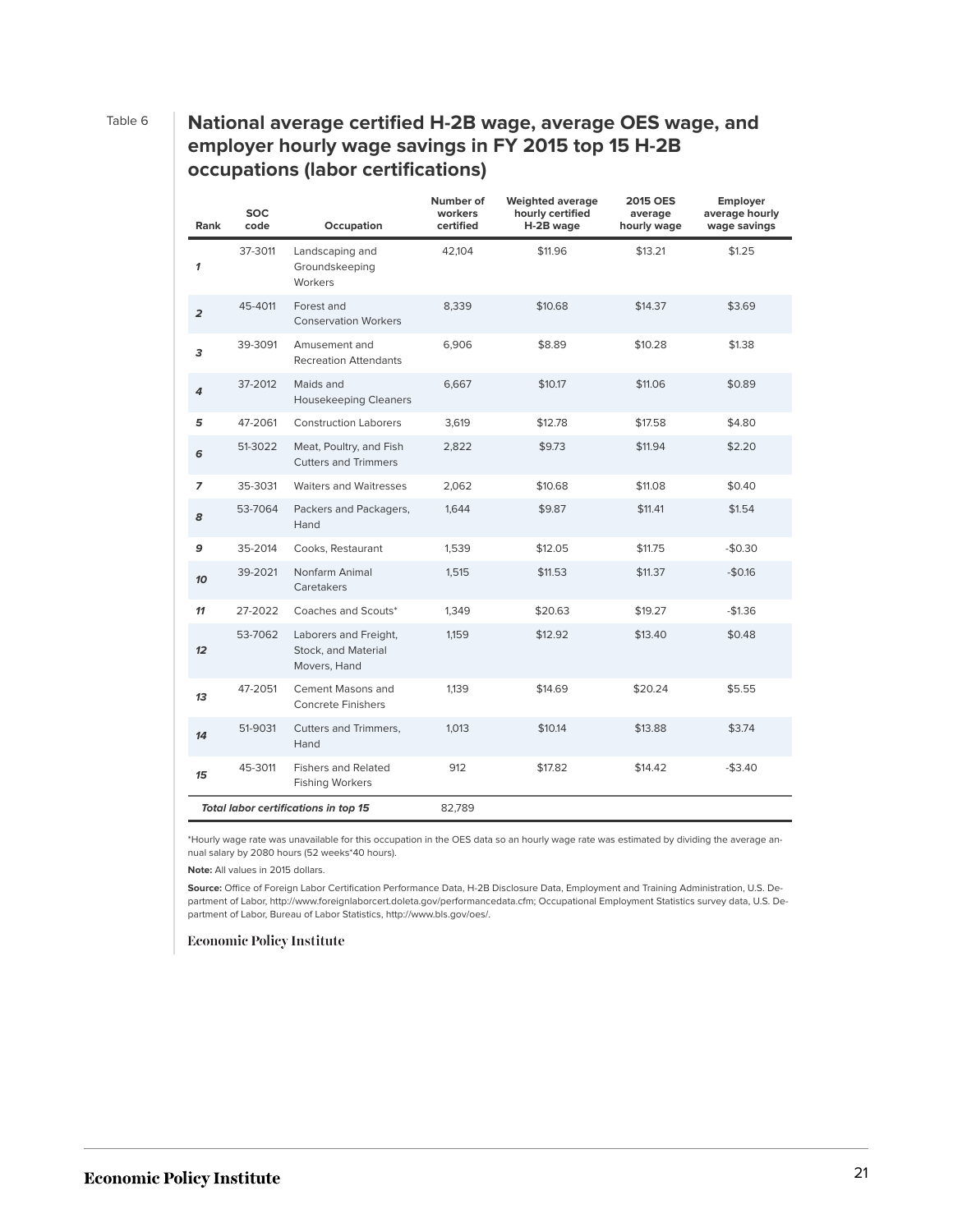# **VI. Substance and impact of the 2016 appropriations riders on the H-2B program**

<span id="page-22-0"></span>This section will discuss the substance and possible impacts of the main provisions from the fiscal 2016 appropriations riders that became law in late 2015. It is important to note that on April 29, 2015, the same day the 2015 wage rule was published and took effect, the Obama DHS and DOL also published an Interim Final Rule that revamped the rules governing the H-2B program (the 2015 IFR).<sup>[38](#page-30-9)</sup> The 2015 IFR was a hailed by workers' rights groups as an important step forward for improving the program and for protecting the rights of both migrant and American workers. After the 2015 IFR had been in force for just a few months, a set of legislative riders were included in the Consolidated Appropriations Act of 2016<sup>[39](#page-30-10)</sup> (an omnibus bill to fund the government during fiscal 2016), which made a number of changes to the H-2B program, and the bill was eventually signed into law in December 2015. Some of the appropriations riders were targeted at the new worker protections extended to migrant and American workers by the 2015 IFR.

### <span id="page-22-1"></span>**Substance and impact of the 2016 H-2B appropriations riders**

#### **1. Expanded use of private wage surveys**

**Substance:** The substance of the amendment that affects the H-2B wage rule is found in Section 112, and requires that:

The determination of prevailing wage for the purposes of the H-2B program shall be the greater of—(1) the actual wage level paid by the employer to other employees with similar experience and qualifications for such position in the same location; or (2) the prevailing wage level for the occupational classification of the position in the geographic area in which the H-2B nonimmigrant will be employed, based on the best information available at the time of filing the petition. In the determination of prevailing wage for the purposes of the H-2B program, *the Secretary [of Labor] shall accept private wage surveys even in instances where Occupational Employment Statistics survey data are available unless the Secretary determines that the methodology and data in the provided survey are not statistically supported*[40](#page-30-11) [emphasis added].

<span id="page-22-3"></span><span id="page-22-2"></span>As a result, employers will likely be permitted to use private wage surveys in a much broader range of circumstances, and this may result in H-2B workers being paid wages that are below the OES local average wage for their jobs. So far DOL has only given a preliminary indication of how it will interpret, implement, and enforce some of the December 2015 amendments to the H-2B program in the Consolidated Appropriations Act of 2016.<sup>[41](#page-30-12)</sup> DOL has not, however, explained in detail how it will implement the provisions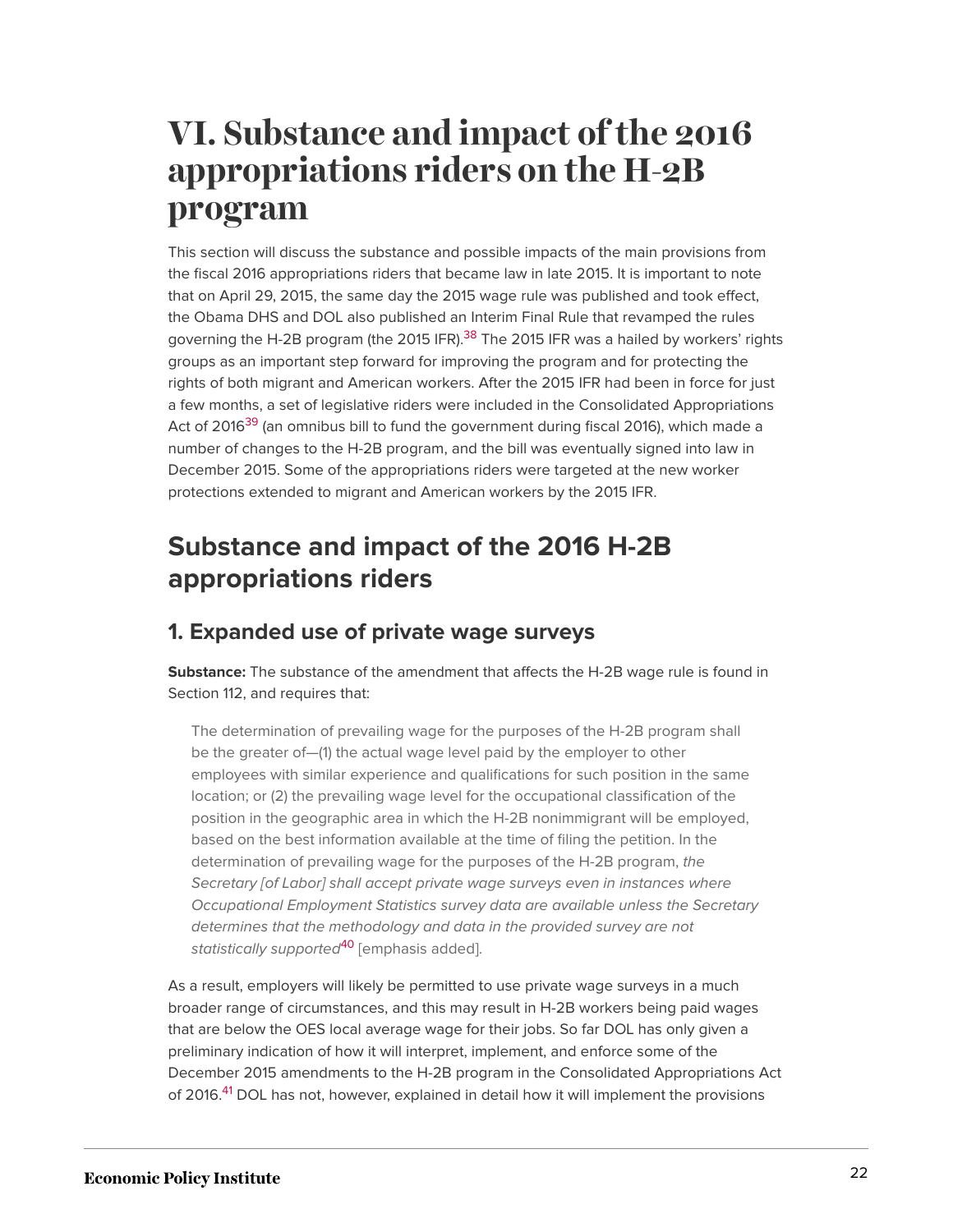relating to private wage surveys. DOL has also not yet indicated whether it will publish new regulations to implement these changes, either as an interim final rule or as a regulation that is subject to notice and comment procedures under the Administrative Procedure Act.

**Impact:** It is likely that many fiscal 2016 H-2B prevailing wage determination applications had already been submitted before the appropriation rider authorization to broaden the use of employer wage surveys had become law. As a result, it is likely that the survey rider may not have a large impact on 2016 H-2B wage rates. However, since February 2016 the DOL has been increasingly accepting employer-provided wage surveys. It follows that if employers anticipate as of the beginning of fiscal 2017 that appropriations language will permit the submission and acceptance of employer-provided wage surveys in lieu of the Bureau of Labor Statistics (BLS) Occupational Employment Statistics (OES) wage survey data, then the ability of private wage surveys to push down average H-2B wage rates to below-average wage rates will be very significant.

#### **2. Returning worker exemption**

**Substance:** One of the other notable changes to the H-2B program in the Consolidated Appropriations Act of 2016 is found in Section 565, commonly referred to as the "returning worker exemption," which exempts foreign workers who participated in the H-2B program in fiscal 2013, 2014, or 2015 from being counted under the program's annual numerical limitation of 66,000. This could lead to a large increase in the number of H-2B workers in the United States; as a result of the returning worker exemption, the size of the H-2B program could as much as quadruple. However, previous years in which the returning worker exemption was the law of the land suggest the number of H-2B workers is more likely to double or triple, but ultimately will depend on employer demand. In fiscal 2007 for example, the last year the returning worker exemption was in place, nearly 130,000 H-2B visas were issued.<sup>[42](#page-30-13)</sup>

<span id="page-23-0"></span>**Impact:** At present, neither DOL nor the State Department have published the number of H-2B returning workers who have been issued visas for fiscal 2016. There exists the possibility that the returning worker exemption from the 66,000 annual numerical limit which was approved in December 2015 for fiscal 2016 has not and will not result in a large increase in the number of H-2B workers in fiscal 2016. If this were to occur, the likely reason would be that H-2B employers did not have time to prepare to take advantage of the exemption by finding and attempting to hire migrant workers who were employed as H-2B workers in the past three fiscal years.

A large increase in the number of H-2B workers is likely to occur if the returning worker exemption is extended for the entire 2017 fiscal year and beyond. If H-2B employers are able to anticipate and plan for an exemption from the annual numerical limit when submitting their applications for H-2B labor certification in fiscal 2017, then it is reasonable to conclude that the number of H-2B workers will increase far above the cap, as it did in fiscal 2005–2007.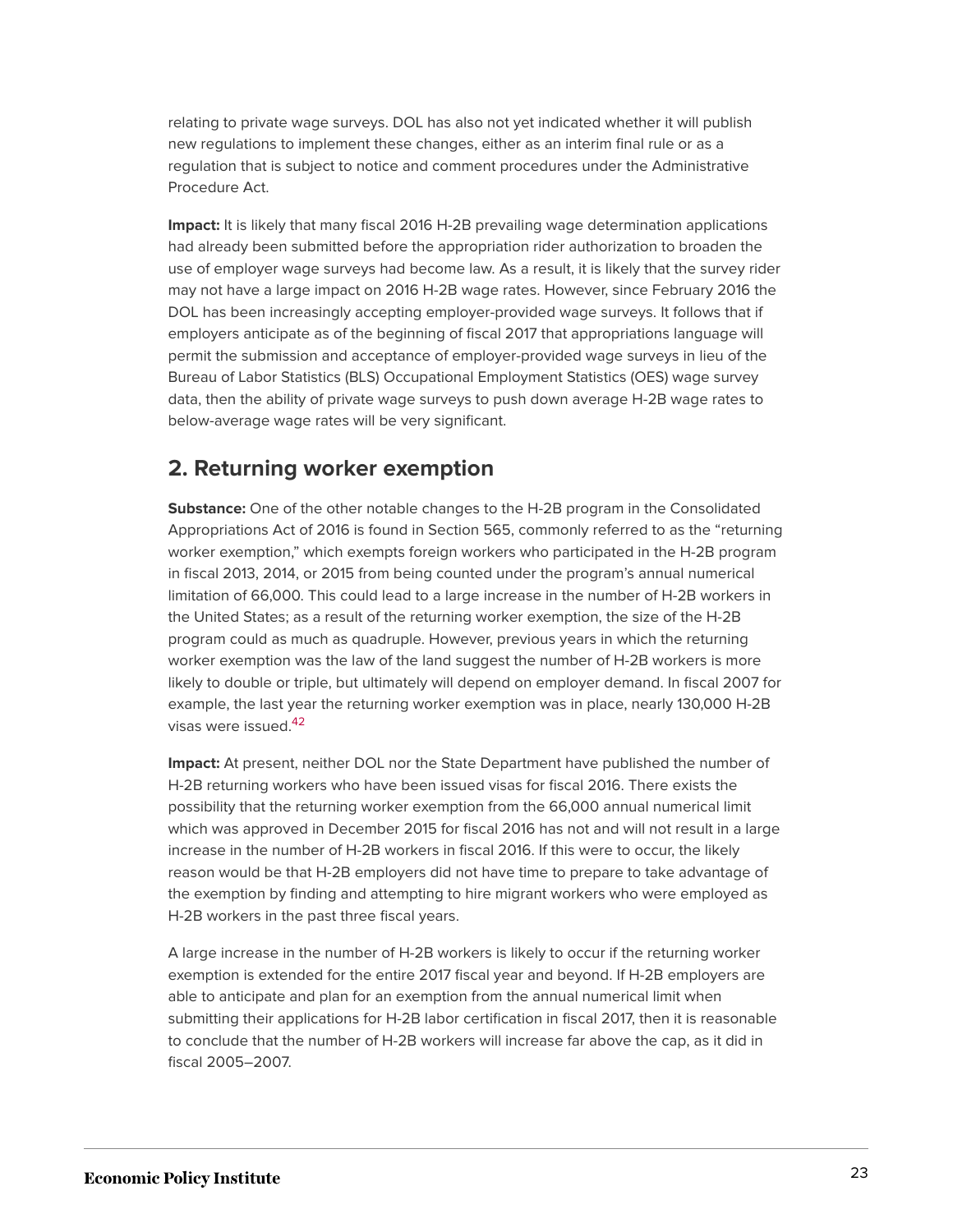#### **3. Corresponding employment**

**Substance:** DOL has been prohibited in fiscal 2016 from using appropriated funds to enforce H-2B regulations that require "employers of H-2B workers to provide at least the same wages and other working conditions as they provide to H-2B workers to certain U.S. workers performing substantially the same work identified in the labor certification or performed by the H-2B workers." This is known as the rule on corresponding employment. The rule on corresponding employment requires H-2B employers to pay their similarly situated "corresponding" U.S. worker employees the same wage rates—i.e., no lower than—the wage rates paid to H-2B workers. It also requires that H-2B employers offer their corresponding U.S. workers the same benefits offered to H-2B workers, for instance, paid meals, transportation, or housing.<sup>[43](#page-30-14)</sup>

<span id="page-24-0"></span>**Impact:** Under the appropriations rider language, DOL may not use funds appropriated in fiscal 2016 to enforce the rule on corresponding employment. The rule still exists on paper, but DOL may not enforce it, which in practice means that employers will not be sanctioned for violating the corresponding employment rule. That means that employers will be able to offer higher wages and additional benefits to H-2B workers without being required to offer them to American workers. While it may seem counterintuitive that an H-2B employer would offer higher wages and/or better benefits to a migrant employee, this may occur in order for the employer to discourage the American worker from remaining on the job. It is interesting to note that no senator or representative has publicly articulated the basis for denying U.S. workers the same wage rates and benefits earned by H-2B workers in the appropriations legislation.

#### **4. Three-fourths guarantee**

<span id="page-24-1"></span>**Substance:** Under the 2015 IFR, H-2B employers must "offer [H-2B] workers full-time employment for a total number of work hours equal to at least three-fourths of the workdays of each 12-week period (or 6-week period if the employment covered by the job order is less than 120 days)," with a workweek calculated as lasting 35 hours.<sup>[44](#page-30-15)</sup> In simpler terms, each employer must now guarantee each worker a total number of paid work hours equal to at least three-fourths of the workdays in the job order. This rule helps protect H-2B workers from coming to the United States for a temporary job opportunity, only to find that there are not enough work hours available to him or her.

**Impact:** Again, under the appropriations rider language, DOL may not use funds appropriated in fiscal 2016 to enforce the three-fourths guarantee. The rule still exists on paper, but DOL may not enforce it, which in practice means that employers will not be sanctioned for failing to offer H-2B workers a minimum number of work hours. H-2B workers are greatly harmed when they do not have enough work hours to earn enough to live, save, and pay back the debts incurred to labor recruiters in order to obtain their job.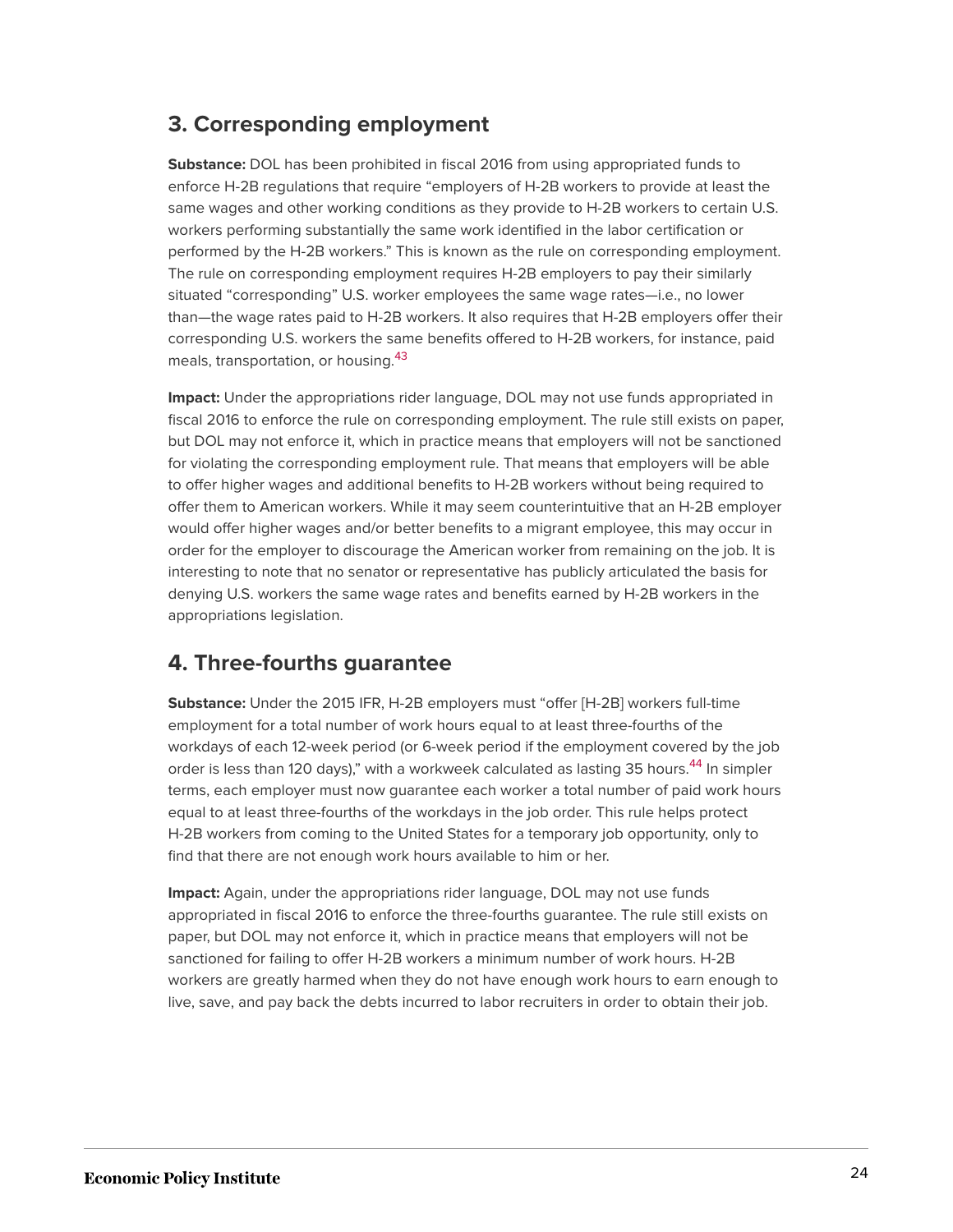#### **5. Prohibition on DOL conducting audit examinations and assisted recruitment activities**

**Substance:** The Consolidated Appropriations Act of 2016 also prevents DOL from using funds to audit H-2B applications or to conduct audits or assisted or supervised recruitment under 20 CFR § 655.70 and 20 CFR § 655.71. Under 20 CFR § 655.70 DOL has the discretion and authority to audit H-2B labor certifications submitted by employers—the key part of which is the recruitment of U.S. workers to determine if any U.S. workers are available and willing to be employed for the employer's job opening—before an employer may hire an H-2B worker for the job. If the situation is warranted, under 20 CFR § 655.71, DOL may require the audited employer to conduct recruitment activities under the supervision of DOL. If the employer refuses to comply with the audit or the supervised recruitment, the employer can be debarred from using the H-2B program. 20 CFR § 655.70 and 20 CFR § 655.71 are important rules that guard the integrity of the statutory requirement that H-2B employers first recruit American workers before hiring an H-2B worker.

<span id="page-25-0"></span>**Impact:** Many migrant and worker advocates have been consistently disappointed with DOL's failure to enforce regulations and requirements of the H-2B program. Many of the deficiencies in enforcement were laid bare in "The Pushovers,"<sup>[45](#page-31-0)</sup> an investigative news report about DOL enforcement in the H-2B and H-2A programs. Nevertheless, when DOL finds that U.S. workers have not been given an adequate opportunity to apply for and get hired for certain job vacancies, assisted and supervised recruitment provides a legitimate means for addressing this. Audits have allowed DOL to probe issues such as the failure of H-2B employers to hire U.S. workers, and when H-2B employers seek to exclude U.S. workers from job opportunities in favor of H-2B workers.

Stripping DOL's ability to audit the recruitment efforts of employers, or to require employers to recruit when they have failed to do so, and finally, to debar employers who fail to first recruit American workers before they hire an H-2B guestworker, severely hampers DOL's enforcement efforts. But perhaps more importantly, this particular H-2B appropriations rider strikes at the heart of the integrity of the H-2B program. If DOL cannot audit employers to enforce the basic premise of the H-2B program—that H-2B workers should not be hired unless there are no U.S. workers available—then employers may simply bypass the U.S. workforce for any and all H-2B job openings.

### **Duration of the fiscal 2016 H-2B appropriations riders**

Most of the December 2015 amendments to the H-2B program, including the amendment to the 2015 wage rule, will remain in place for all of fiscal 2016. If no further amendments are made through standalone legislation or appropriations legislation to fund the U.S. government in fiscal 2017, the original 2015 wage rule (as promulgated in April 2015) and the 2015 IFR would become effective again at the beginning of fiscal 2017, and the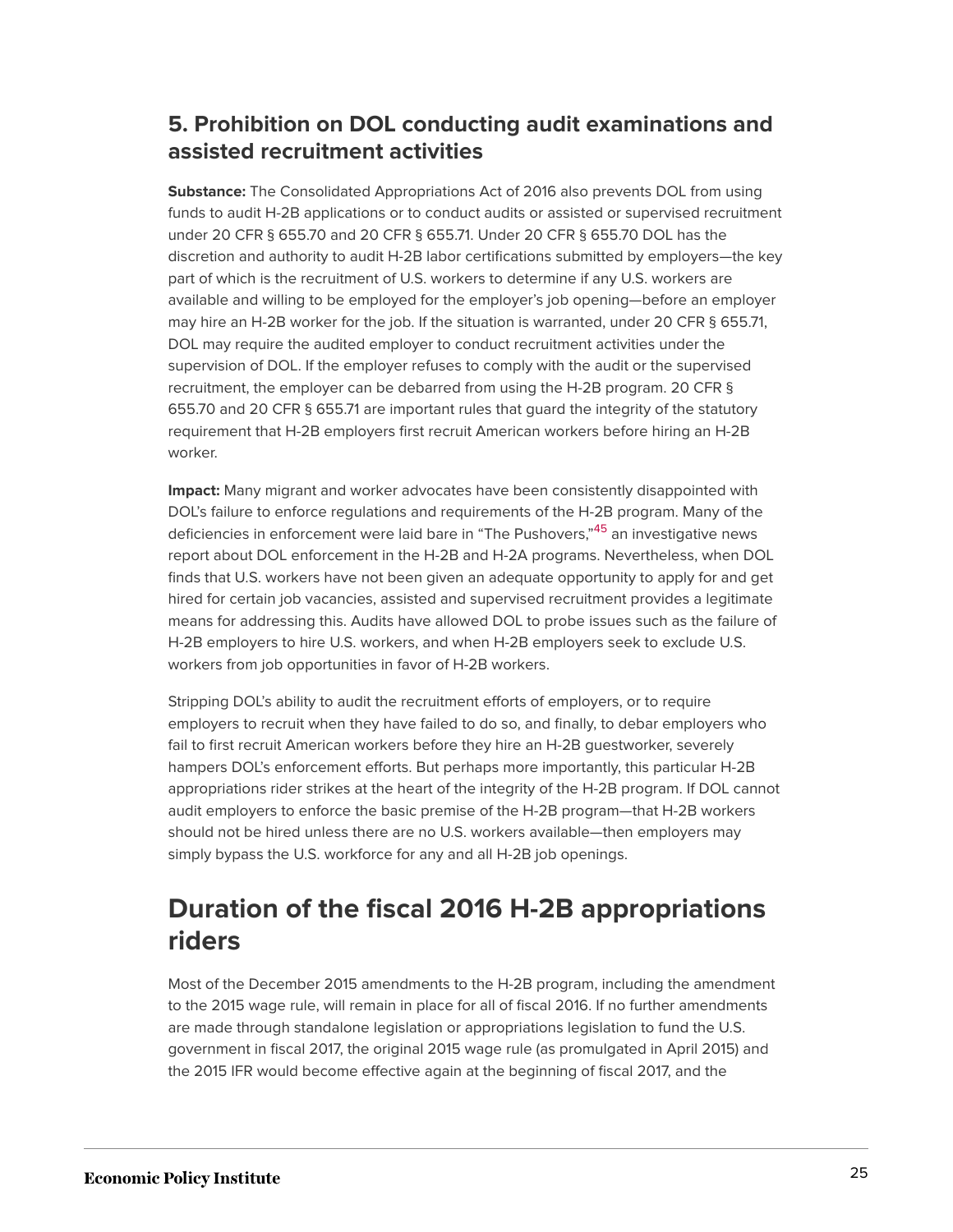returning worker exemption and the restrictions on using appropriated funds to enforce the H-2B rules listed above would expire.

# **VII. Conclusion and recommendations**

It is my hope that this testimony will shed some light on the data and evidence that exists regarding how the H-2B program is being used. While the voices of employers and powerful lobby groups pushing for expansion and deregulation of the H-2B program have gotten a fair amount of attention, low-wage-earning migrant workers and overlooked U.S. workers have not been heard from nearly as much.

It is obvious to me that the H-2B program is harming both American workers and many of the migrant workers who come to work as landscapers and construction workers, as well as in other major H-2B jobs. But I urge the Subcommittee to see the problem with the H-2B program for what it really is. This is not a case of migrants coming to the United States to "steal" low-wage jobs from Americans, and migrant workers cannot be blamed for keeping wages low in H-2B jobs. But the low and stagnant wages in H-2B occupations are also not the result of benign, abstract economic forces. They reflect conscious policy choices by lawmakers influenced by powerful corporate lobby groups who have used their influence to water down the protections that migrant and American workers should enjoy as a matter of course.

In other words, migrant guestworkers are not the ones keeping wages down and conditions deplorable in lower-skilled H-2B occupations; it's their employers. H-2B employers can and should be held to a higher standard, but Congress has to decide to require it of them.

The following are a few of the most important recommendations to improve the H-2B program. I am happy to provide additional recommendations at the Subcommittee's request, but the following are the most important in the context of today's hearing.

#### **Recommendation: Eliminate the use of private wage surveys to set H-2B wage rates**

<span id="page-26-0"></span>The evidence is clear, and courts have found that H-2B employers are using private wage surveys to lower the wage rates paid to H-2B workers. The Occupational Employment Statistics (OES) survey is not perfect, but it is a credible and reliable major survey conducted on a national level, which asks employers about the wages they pay to their employees. It is unlikely that small privately conducted surveys of a few employers—which sometimes may include H-2B employers already paying artificially depressed wage rates—are more reliable and produce more accurate results than DOL's large and systematic OES survey. [46](#page-31-1)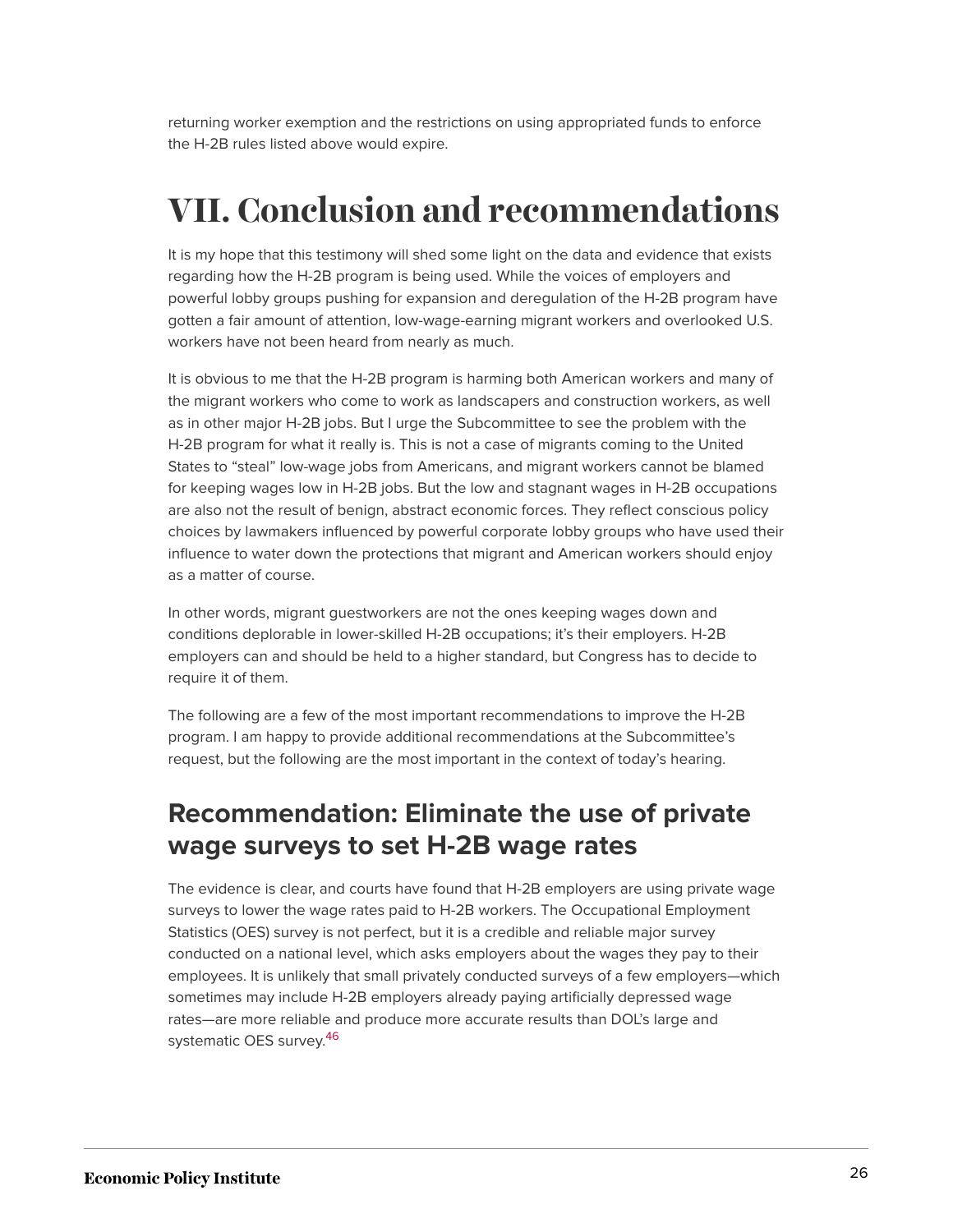### **Recommendation: Require H-2B employers to offer and pay the 75th percentile wage and never less than 150 percent of the national minimum wage**

In order to attract U.S. workers and ensure that H-2B workers are not underpaid for their labor, the wage methodology for setting H-2B prevailing wages should include a requirement that H-2B employers offer and pay the highest of:

- **Any applicable collective bargaining agreement;**
- Any applicable wage set by the Davis-Bacon Act or the Service Contract Act;
- The local 75th percentile wage for the occupation under the most recent Bureau of Labor Statistics Occupational Employment Statistics survey.

<span id="page-27-0"></span>In addition, H-2B rules should specify that minimum pay offered to U.S. workers and H-2B workers never be lower than 150 percent of the U.S. federal minimum wage, regardless of any other applicable prevailing wage. At present, some H-2B jobs are certified at wages at or near the federal minimum wage, and in the past, some have been certified at wages below the federal minimum wage.<sup>[47](#page-31-2)</sup> Employers should not have the ability to recruit workers from abroad for U.S. jobs, only to pay them a wage as low as the federal minimum wage, which is a poverty-level wage.

### **Recommendation: Do not make changes to the H-2B program through appropriations riders**

Immigration policy is of vital importance to the United States, both from an economic and security perspective. The American public deserves an open and transparent debate in Congress about the costs and benefits, impacts on stakeholders, and trade-offs inherent when making decisions about how the United States government will manage its immigration system. Making policy changes through appropriations legislation usurps the regular legislative process and has allowed lawmakers to make major changes to the H-2B program without having to be accountable for their actions, since most members of Congress do not have to take a separate vote on the provisions impacting the H-2B program. It is highly likely that the changes made to the H-2B program in the fiscal 2016 appropriations riders—lowering wages through private wage surveys, increasing the number of H-2B workers through the returning worker exemption, and stripping DOL of enforcement authority—would not pass as a stand-alone bill. The lawmakers who agreed with and furthered the positions advocated for by H-2B employers and their lobbyists managed to avoid an on-the-record vote in Congress on the H-2B program in 2016, and as a result, also managed to avoid major public scrutiny. Congress should not allow this to happen again in 2017.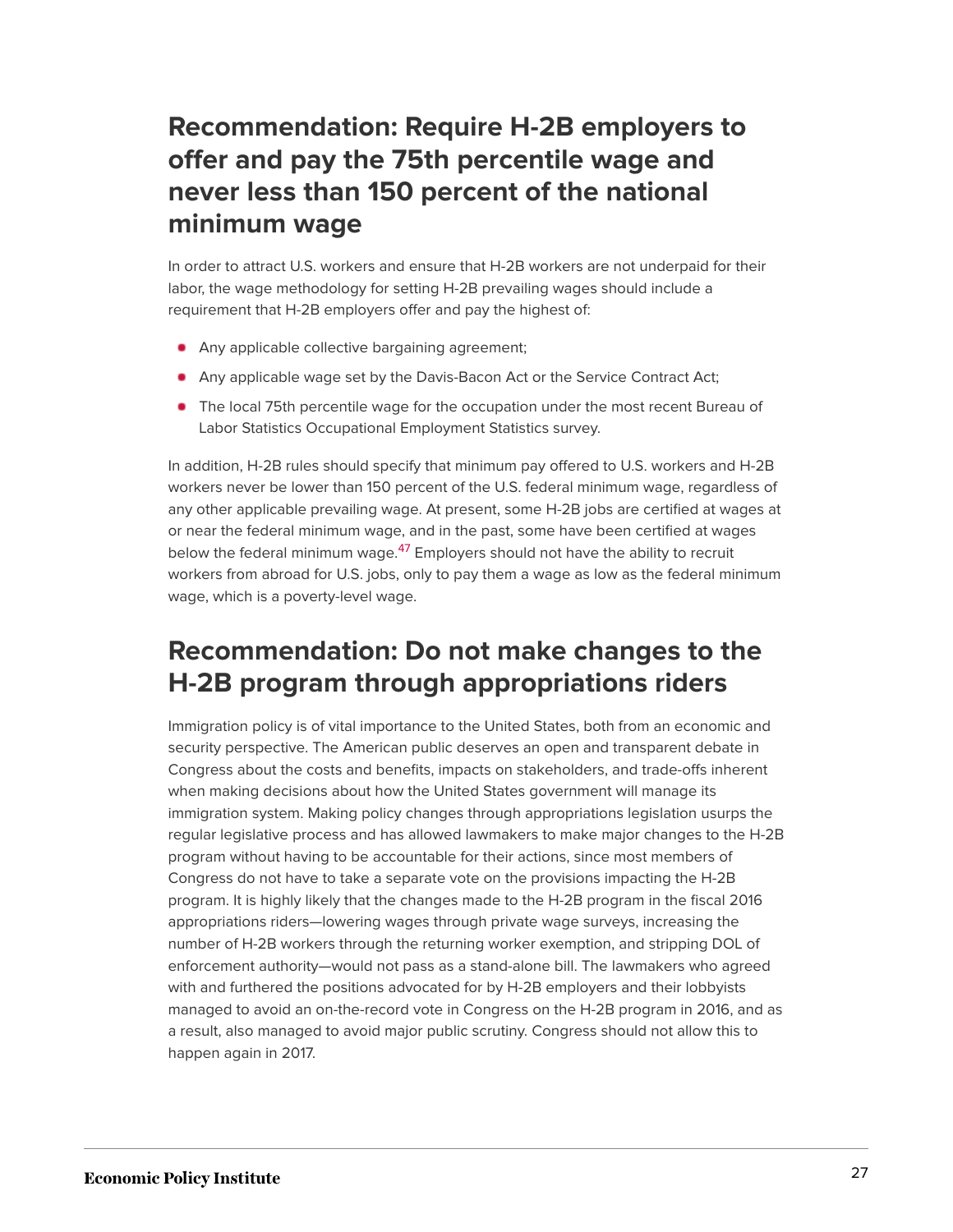# **Endnotes**

- <span id="page-28-0"></span>[1.](#page-2-0) Seung Min Kim, "New Immigration Fight Looms in Congress," *Politico* (May 5, 2016), <http://www.politico.com/story/2016/05/h2b-riders-222737>.
- <span id="page-28-1"></span>[2.](#page-3-0) Daniel Costa, *The H-2B Temporary Foreign Worker Program: For Labor Shortages or Cheap, Temporary Labor?* Economic Policy Institute report (January 19, 2016), [http://www.epi.org/](http://www.epi.org/publication/h2b-temporary-foreign-worker-program-for-labor-shortages-or-cheap-temporary-labor/) [publication/](http://www.epi.org/publication/h2b-temporary-foreign-worker-program-for-labor-shortages-or-cheap-temporary-labor/)

[h2b-temporary-foreign-worker-program-for-labor-shortages-or-cheap-temporary-labor/.](http://www.epi.org/publication/h2b-temporary-foreign-worker-program-for-labor-shortages-or-cheap-temporary-labor/)

<span id="page-28-2"></span>[3.](#page-3-1) *Id*.

- <span id="page-28-3"></span>[4.](#page-4-0) U.S. Department of State, Nonimmigrant Visa Statistics, "Table XVI(B): Nonimmigrant Visas Issued by Classification (Including Border Crossing Cards), Fiscal Years 2011-2015" (2016), [https://travel.state.gov/content/dam/visas/Statistics/AnnualReports/FY2015AnnualReport/](https://travel.state.gov/content/dam/visas/Statistics/AnnualReports/FY2015AnnualReport/FY15AnnualReport-TableXVIB.pdf) [FY15AnnualReport-TableXVIB.pdf](https://travel.state.gov/content/dam/visas/Statistics/AnnualReports/FY2015AnnualReport/FY15AnnualReport-TableXVIB.pdf).
- <span id="page-28-4"></span>[5.](#page-4-1) U.S. Department of Labor and U.S. Department of Homeland Security, "Temporary Non-Agricultural Employment of H-2B Aliens in the United States," 80 Fed. Reg. 24091 (April 29, 2015), [https://www.federalregister.gov/articles/2015/04/29/2015-09694/](https://www.federalregister.gov/articles/2015/04/29/2015-09694/temporary-non-agricultural-employment-of-h-2b-aliens-in-the-united-states#p-434) [temporary-non-agricultural-employment-of-h-2b-aliens-in-the-united-states#p-434](https://www.federalregister.gov/articles/2015/04/29/2015-09694/temporary-non-agricultural-employment-of-h-2b-aliens-in-the-united-states#p-434)
- <span id="page-28-5"></span>[6.](#page-4-2) Andorra Bruno, *The H-2B Visa and the Statutory Cap: In Brief,* Congressional Research Service (December 11, 2015), [http://www.hsdl.org/?view&did=789236.](http://www.hsdl.org/?view&did=789236)
- <span id="page-28-6"></span>[7.](#page-4-3) Seung Min Kim, "New Immigration Fight Looms in Congress," *Politico* (May 5, 2016).
- <span id="page-28-7"></span>[8.](#page-4-4) Immigration and Nationality Act, § 101(a)(15)(H)(ii)(b) [8 U.S.C. §1101(a)(15)(H)(ii)(b)].
- <span id="page-28-8"></span>[9.](#page-5-0) Essential Worker Immigration Coalition, Website home page (accessed December, 2015), <http://ewic.org>.
- <span id="page-28-9"></span>[10.](#page-5-1) Martin, Philip, and Martin Ruhs, *Labor Shortages and U.S. Immigration Reform: Promises and Perils of an Independent Commission*, International Migration Review, Volume 45, Issue 1 pages 174–187, (Spring 2011), <http://onlinelibrary.wiley.com/doi/10.1111/j.1747-7379.2010.00843.x/abstract>.
- <span id="page-28-10"></span>[11.](#page-5-2) It must be noted that the labor market data metrics used for determining whether a labor shortage exists can also be usefully supplemented with additional evidence. For example, when assessing whether a labor shortage exists, the United Kingdom's Migration Advisory Committee (MAC) also interviews employers, workers, labor unions, and other stakeholders to get a more complete picture than can be gathered purely from national-level labor market statistics. (The MAC refers to these surveys as "bottom-up" evidence.) These qualitative data can be useful and round out the analysis when labor market data do not provide a clear-enough picture on their own. Nevertheless, if unemployment rates in an occupation are exceptionally high and wages do not rise for a prolonged period of time, those two factors are strong evidence that a labor shortage does not exist.
- <span id="page-28-11"></span>[12.](#page-12-0) Southern Poverty Law Center, *Close to Slavery: Guestworker Programs in the United States* (February 18, 2013), [https://www.splcenter.org/20130218/](https://www.splcenter.org/20130218/close-slavery-guestworker-programs-united-states) [close-slavery-guestworker-programs-united-states.](https://www.splcenter.org/20130218/close-slavery-guestworker-programs-united-states)
- <span id="page-28-12"></span>[13.](#page-12-1) Jessica Garrison, Ken Bensinger, and Jeremy Singer-Vine, "The New American Slavery: Invited to the U.S., Foreign Workers Find A Nightmare," *BuzzFeed News (*July 24, 2015),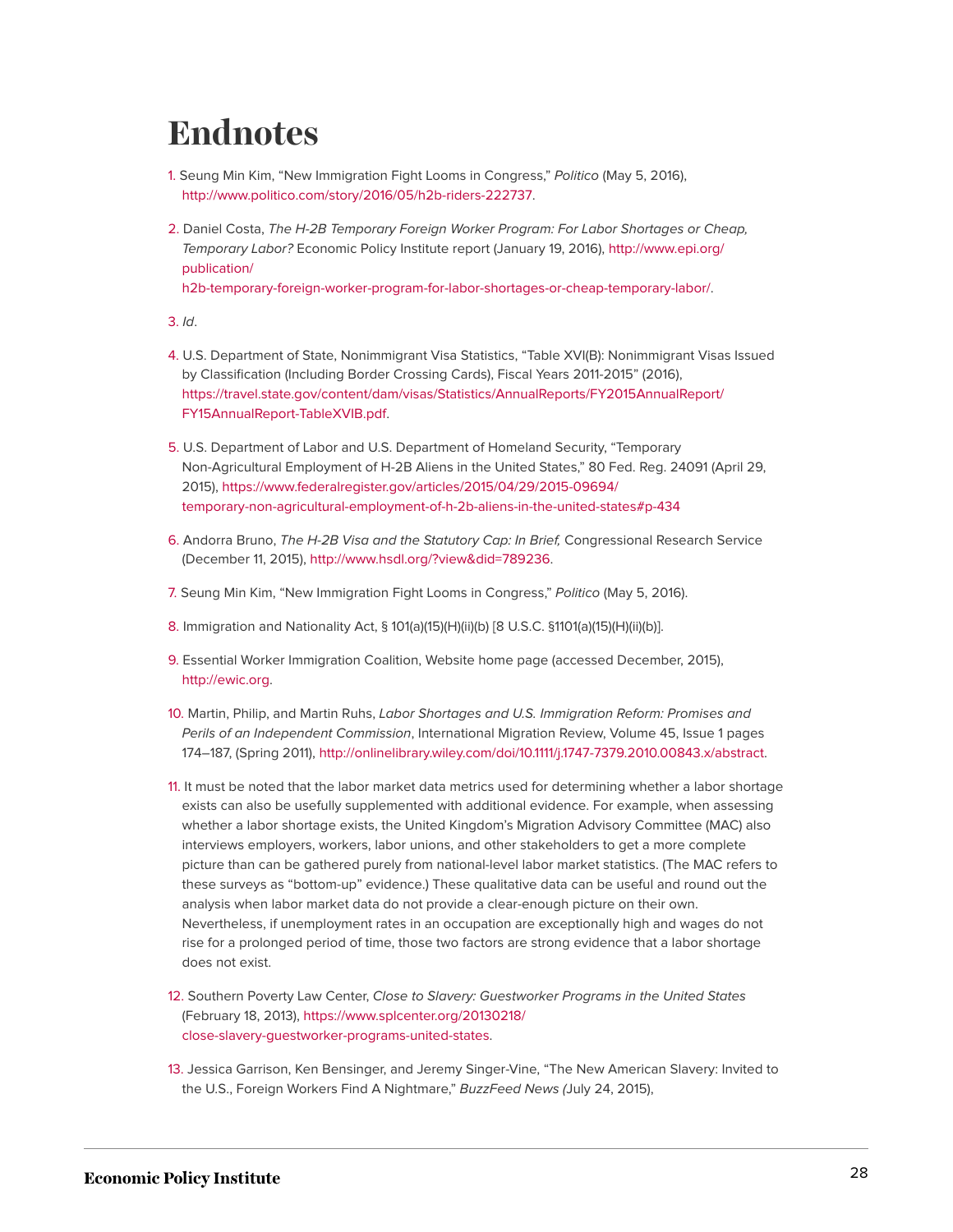[https://www.buzzfeed.com/jessicagarrison/](https://www.buzzfeed.com/jessicagarrison/the-new-american-slavery-invited-to-the-us-foreign-workers-f?utm_term=.gfyk4WAbgJ#.lyREpxV9Kq) [the-new-american-slavery-invited-to-the-us-foreign-workers-f?utm\\_term=.gfyk4WAbgJ#.lyREpxV9Kq](https://www.buzzfeed.com/jessicagarrison/the-new-american-slavery-invited-to-the-us-foreign-workers-f?utm_term=.gfyk4WAbgJ#.lyREpxV9Kq).

- <span id="page-29-0"></span>[14.](#page-12-2) Megan Twohey, Mica Rosenberg, and Ryan McNeill, "Wanted: Foreign Workers — And the Labor Brokers Accused of Illegally Profiting from Them," *Reuters* (February 19, 2016), [http://www.reuters.com/investigates/special-report/workers-brokers/.](http://www.reuters.com/investigates/special-report/workers-brokers/)
- <span id="page-29-1"></span>[15.](#page-12-3) Ken Bensinger, Jessica Garrison, and Jeremy Singer-Vine, "The Coyote," *BuzzFeed News* (December 29, 2015), [https://www.buzzfeed.com/kenbensinger/](https://www.buzzfeed.com/kenbensinger/the-coyote?utm_term=.le095BJnl7#.tew5Aadeo1) [the-coyote?utm\\_term=.le095BJnl7#.tew5Aadeo1](https://www.buzzfeed.com/kenbensinger/the-coyote?utm_term=.le095BJnl7#.tew5Aadeo1).
- <span id="page-29-2"></span>[16.](#page-12-4) Rachel Luban, "Jury Awards Guestworkers Over \$14 Million in Landmark Human Trafficking, Forced Labor Case," *In These Times* (February 19, 2015), [http://inthesetimes.com/working/entry/](http://inthesetimes.com/working/entry/17657/guestworkers_new_orleans) [17657/guestworkers\\_new\\_orleans](http://inthesetimes.com/working/entry/17657/guestworkers_new_orleans).
- <span id="page-29-3"></span>[17.](#page-12-5) *New York Times* editorial board, "Forced Labor on American Shores" (July 8, 2012), [http://www.nytimes.com/2012/07/09/opinion/forced-labor-on-american-shores.html.](http://www.nytimes.com/2012/07/09/opinion/forced-labor-on-american-shores.html)
- <span id="page-29-4"></span>[18.](#page-12-6) Ken Bensinger, Jessica Garrison, and Jeremy Singer-Vine, "The Pushovers," *BuzzFeed News* (May 12, 2016), [https://www.buzzfeed.com/kenbensinger/](https://www.buzzfeed.com/kenbensinger/the-pushovers?utm_term=.fw9jmY6wV5#.sejm2WQN76) [the-pushovers?utm\\_term=.fw9jmY6wV5#.sejm2WQN76](https://www.buzzfeed.com/kenbensinger/the-pushovers?utm_term=.fw9jmY6wV5#.sejm2WQN76).
- <span id="page-29-5"></span>[19.](#page-12-7) United States Government Accountability Office (GAO), *H-2A and H-2B Visa Programs: Increased Protections Needed for Foreign Workers* (March 2015), [http://www.gao.gov/assets/670/](http://www.gao.gov/assets/670/668875.pdf) [668875.pdf](http://www.gao.gov/assets/670/668875.pdf).
- <span id="page-29-6"></span>[20.](#page-12-8) Laura Francis, "DOL's Use of Private Wage Surveys In H-2B Program Struck Down by 3rd Cir," *Bloomberg BNA* (December 8, 2014), [http://www.bna.com/dols-private-wage-n17179918115/.](http://www.bna.com/dols-private-wage-n17179918115/)
- <span id="page-29-7"></span>[21.](#page-13-0) Barry Meier, "Union Accused of Betraying Migrant Carnival Workers," *New York Times* (September 1, 2015), [http://www.nytimes.com/2015/09/02/business/](http://www.nytimes.com/2015/09/02/business/union-accused-of-betraying-migrant-carnival-workers.html) [union-accused-of-betraying-migrant-carnival-workers.html.](http://www.nytimes.com/2015/09/02/business/union-accused-of-betraying-migrant-carnival-workers.html)
- <span id="page-29-8"></span>[22.](#page-13-1) Daniel Costa, *The H-2B Temporary Foreign Worker Program: For Labor Shortages or Cheap, Temporary Labor?* Economic Policy Institute report (January 19, 2016), [http://www.epi.org/](http://www.epi.org/publication/h2b-temporary-foreign-worker-program-for-labor-shortages-or-cheap-temporary-labor/) [publication/](http://www.epi.org/publication/h2b-temporary-foreign-worker-program-for-labor-shortages-or-cheap-temporary-labor/)

[h2b-temporary-foreign-worker-program-for-labor-shortages-or-cheap-temporary-labor/.](http://www.epi.org/publication/h2b-temporary-foreign-worker-program-for-labor-shortages-or-cheap-temporary-labor/)

<span id="page-29-9"></span>[23.](#page-13-2) *Id*.

<span id="page-29-10"></span>[24.](#page-13-3) *Id.*

<span id="page-29-11"></span>[25.](#page-13-4) *Id.*

- <span id="page-29-12"></span>[26.](#page-13-5) Lauren Apgar, *Authorized Status, Limited Returns: The Labor Market Outcomes of Temporary Mexican Workers,* Economic Policy Institute report (May 21, 2015), [http://www.epi.org/publication/](http://www.epi.org/publication/authorized-status-limited-returns-labor-market-outcomes-temporary-mexican-workers/) [authorized-status-limited-returns-labor-market-outcomes-temporary-mexican-workers/](http://www.epi.org/publication/authorized-status-limited-returns-labor-market-outcomes-temporary-mexican-workers/).
- <span id="page-29-13"></span>[27.](#page-13-6) U.S. Department of Homeland Security and U.S. Department of Labor, *Wage Methodology for the Temporary Non-Agricultural Employment H–2B Program, Part 2,* RIN 1205–AB69, 78 Fed. Reg. 24047 (April 24, 2013), [http://www.aila.org/infonet/dol-78-fr-24047-04-24-13.](http://www.aila.org/infonet/dol-78-fr-24047-04-24-13)

<span id="page-29-14"></span>[28.](#page-13-7) *Id* at 24061.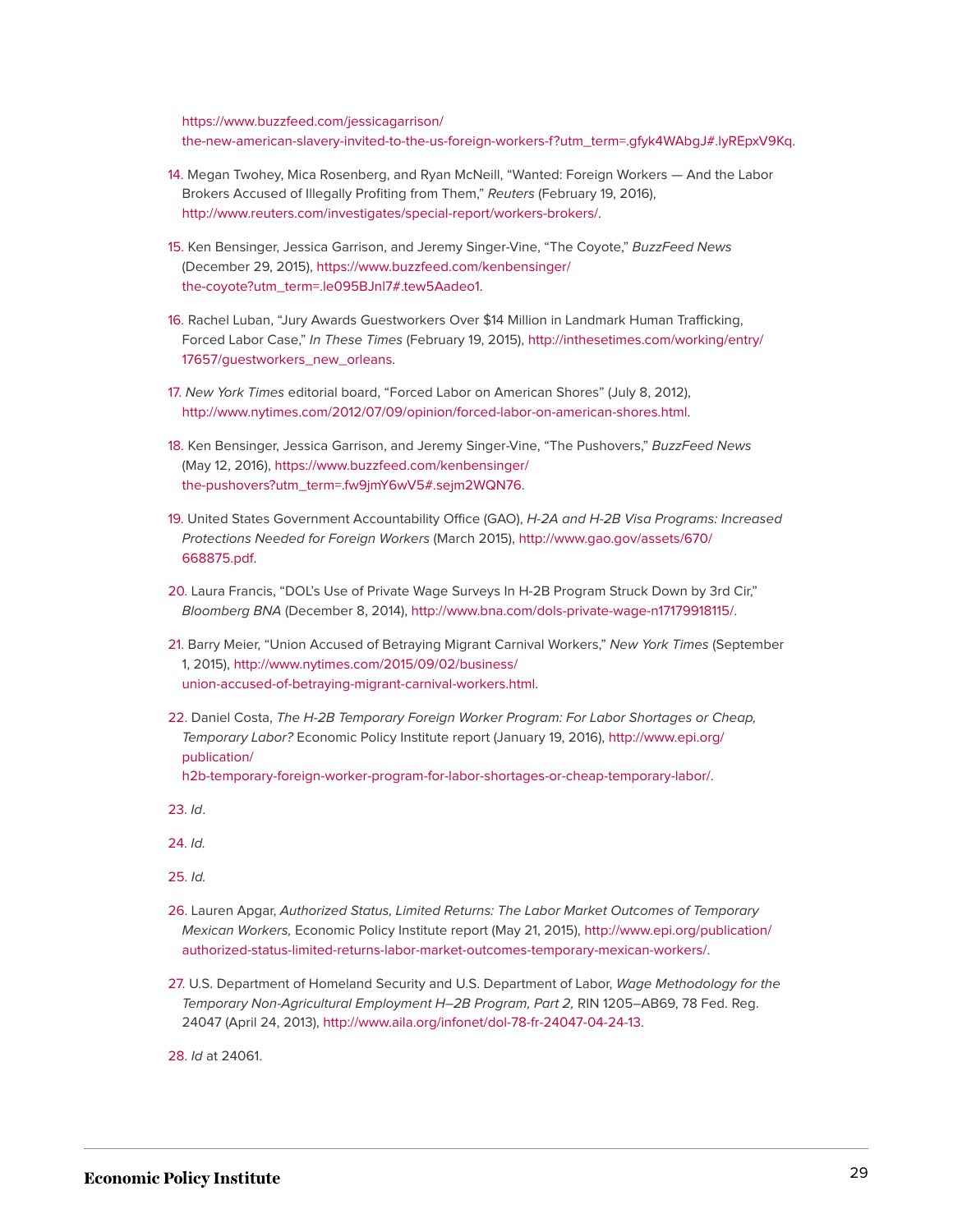<span id="page-30-0"></span>[29.](#page-15-0) *Comité de Apoyo a Los Trabajadores Agricolas (CATA) v. Perez*, No. 14-3557, Doc. No. 003111811504 (3d Cir. Dec. 5, 2015), at 15, [http://www.bloomberglaw.com/public/desktop/](http://www.bloomberglaw.com/public/desktop/document/Comite_de_Apoyo_a_los_Trabajad_et_al_v_Thomas_E_Perez_et_al_Docke?1465282119) [document/](http://www.bloomberglaw.com/public/desktop/document/Comite_de_Apoyo_a_los_Trabajad_et_al_v_Thomas_E_Perez_et_al_Docke?1465282119)

[Comite\\_de\\_Apoyo\\_a\\_los\\_Trabajad\\_et\\_al\\_v\\_Thomas\\_E\\_Perez\\_et\\_al\\_Docke?1465282119](http://www.bloomberglaw.com/public/desktop/document/Comite_de_Apoyo_a_los_Trabajad_et_al_v_Thomas_E_Perez_et_al_Docke?1465282119).

<span id="page-30-1"></span>[30.](#page-15-1) *Id.* at 36–37.

- <span id="page-30-2"></span>[31.](#page-15-2) Laura Francis, "DOL's Use of Private Wage Surveys In H-2B Program Struck Down by 3rd Cir," *Bloomberg BNA* (December 8, 2014), [http://www.bna.com/dols-private-wage-n17179918115/.](http://www.bna.com/dols-private-wage-n17179918115/)
- <span id="page-30-3"></span>[32.](#page-16-0) *Comité de Apoyo a Los Trabajadores Agricolas (CATA) v. Perez*, No. 14-3557, Doc. No. 003111811504 (3d Cir. Dec. 5, 2015), at 26–27 (footnotes omitted).
- <span id="page-30-4"></span>[33.](#page-16-1) Immigration and Nationality Act, § 101(a)(15)(H)(ii)(b) [8 U.S.C. §1101(a)(15)(H)(ii)(b)].
- <span id="page-30-5"></span>[34.](#page-16-2) Jessica Garrison, Ken Bensinger, and Jeremy Singer-Vine, "[All You Americans Are Fired,](https://www.buzzfeed.com/jessicagarrison/all-you-americans-are-fired?utm_term=.atlK3eXDPo#.kiAk2QGzJ8)" *BuzzFeed News,* December 1, 2015.
- <span id="page-30-6"></span>[35.](#page-17-0) Daniel Costa, *The H-2B Temporary Foreign Worker Program: For Labor Shortages or Cheap, Temporary Labor?* Economic Policy Institute report (January 19, 2016), [http://www.epi.org/](http://www.epi.org/publication/h2b-temporary-foreign-worker-program-for-labor-shortages-or-cheap-temporary-labor/) [publication/](http://www.epi.org/publication/h2b-temporary-foreign-worker-program-for-labor-shortages-or-cheap-temporary-labor/)

[h2b-temporary-foreign-worker-program-for-labor-shortages-or-cheap-temporary-labor/.](http://www.epi.org/publication/h2b-temporary-foreign-worker-program-for-labor-shortages-or-cheap-temporary-labor/)

- <span id="page-30-7"></span>[36.](#page-17-1) Relates to two H-2B occupation categories in the top 15: "Meat, Poultry, and Fish Cutters and Trimmers" and "Cutters and Trimmers, Hand."
- <span id="page-30-8"></span>[37.](#page-17-2) U.S. Department of Homeland Security and U.S. Department of Labor, *Wage Methodology for the Temporary Non-Agricultural Employment H–2B Program*, Docket No. ETA–2013–0003], RIN 1205–AB69. 80 Fed. Reg. 24146 (April 29, 2015), [http://www.gpo.gov/fdsys/pkg/FR-2015-04-29/](http://www.gpo.gov/fdsys/pkg/FR-2015-04-29/pdf/2015-09692.pdf) [pdf/2015-09692.pdf](http://www.gpo.gov/fdsys/pkg/FR-2015-04-29/pdf/2015-09692.pdf).
- <span id="page-30-9"></span>[38.](#page-22-0) See e.g., Wage and Hour Division, U.S. Department of Labor, "WHD H-2B Side-by-Side Comparison of the 2009 and 2015 Rules," available at [https://www.dol.gov/whd/immigration/](https://www.dol.gov/whd/immigration/h2bfinalrule/h2bsidebyside.htm) [h2bfinalrule/h2bsidebyside.htm](https://www.dol.gov/whd/immigration/h2bfinalrule/h2bsidebyside.htm).

<span id="page-30-10"></span>[39.](#page-22-1) Consolidated Appropriations Act of 2016, H.R. 2029, 114th Cong., § 112 (2015). Pub. L. No. 114-113.

<span id="page-30-11"></span>[40.](#page-22-2) *Id.*

- <span id="page-30-12"></span>[41.](#page-22-3) Employment and Training Administration, Office of Foreign Labor Certification, U.S. Department of Labor, *Emergency Guidance: Implementation of 2016 DOL Appropriations Act* (January 5, 2016), [https://www.foreignlaborcert.doleta.gov/pdf/](https://www.foreignlaborcert.doleta.gov/pdf/Emergency_Guidance_2016_DOL_Appropriations_Act.pdf) [Emergency\\_Guidance\\_2016\\_DOL\\_Appropriations\\_Act.pdf](https://www.foreignlaborcert.doleta.gov/pdf/Emergency_Guidance_2016_DOL_Appropriations_Act.pdf)
- <span id="page-30-13"></span>[42.](#page-23-0) Andorra Bruno, *The H-2B Visa and the Statutory Cap: In Brief,* Congressional Research Service (December 11, 2015), [http://www.hsdl.org/?view&did=789236.](http://www.hsdl.org/?view&did=789236)
- <span id="page-30-14"></span>[43.](#page-24-0) See e.g., Wage and Hour Division, U.S. Department of Labor, "Fact Sheet #78A: Corresponding Employment under the H-2B Program," available at [https://www.dol.gov/whd/regs/compliance/](https://www.dol.gov/whd/regs/compliance/whdfs78a.pdf) [whdfs78a.pdf](https://www.dol.gov/whd/regs/compliance/whdfs78a.pdf).
- <span id="page-30-15"></span>[44.](#page-24-1) See e.g., Wage and Hour Division, U.S. Department of Labor, "Fact Sheet #78E: Job Hours and the Three-Fourths Guarantee under the H-2B Program," available at [https://www.dol.gov/whd/](https://www.dol.gov/whd/regs/compliance/whdfs78e.pdf) [regs/compliance/whdfs78e.pdf](https://www.dol.gov/whd/regs/compliance/whdfs78e.pdf).